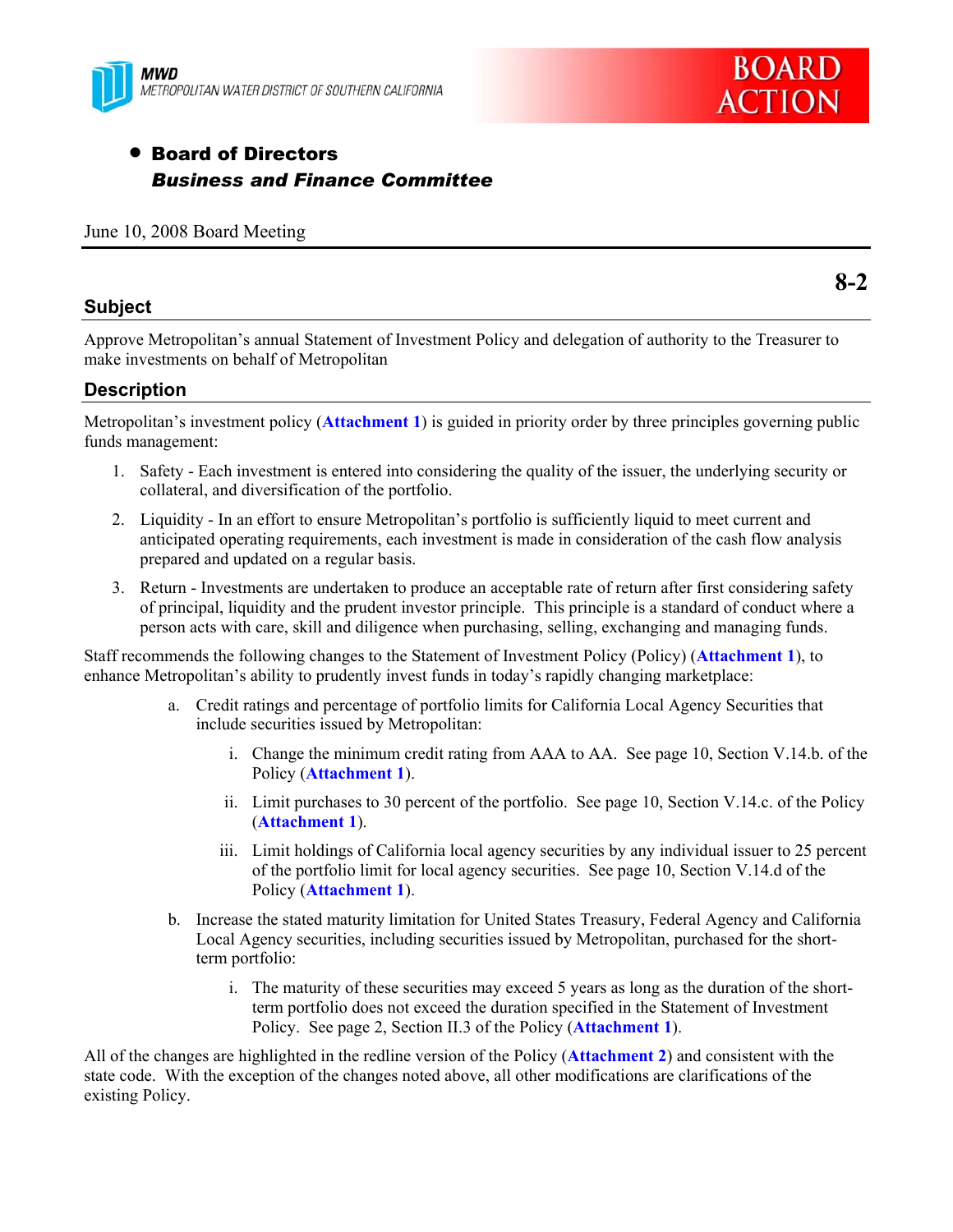### Delegation of Authority to Invest

In accordance with Section 53607 of the Government Code of the state of California, the authority to invest public funds is expressly granted to the Board of Directors and may be delegated to the Treasurer. The Board is required each year to renew the delegation to the Treasurer.

Per Section 5114 of the Metropolitan Water District Administrative Code, not less than annually, the Treasurer is required to render a Statement of Investment Policy (**Attachment 1**) to the Board and to obtain the Board's approval for annual delegation of authority to the Treasurer to make investments on behalf of Metropolitan. Metropolitan's Statement of Investment Policy is included as **Attachment 1**. See **Attachment 2** for the redline version of the Statement of Investment Policy.

# **Policy**

Metropolitan Water District Administrative Code Section 5101: Investment of Surplus Funds

# **California Environmental Quality Act (CEQA)**

CEQA determination for Option #1:

The proposed actions are not defined as a project under CEQA because they involve continuing administrative activities, such as general policy and procedure making (Section 15378(b) (2) of the State CEQA Guidelines). In addition, the proposed actions are not subject to CEQA because they involve other government fiscal activities, which do not involve any commitment to any specific project which may result in a potentially significant physical impact on the environment (Section 15378(b) (4) of the State CEQA Guidelines).

The CEQA determination is: Determine that the proposed actions are not subject to CEQA pursuant to Sections 15378(b) (2) and 15378(b) (4) of the State CEQA Guidelines.

CEQA determination for Option #2:

None required

# **Board Options**

### **Option #1**

Adopt the CEQA determination and

- a. Approve staff's recommendations for changes to the Statement of Investment Policy (**Attachment 1**);
- b. Approve increased maturities of securities in the investment program for the short-term portfolio, effective August 13, 2008; and
- c. Delegate authority to invest to the Treasurer.

**Fiscal Impact**: Potential to add incremental earnings to the short-term investment portfolio without reducing the safety of principal or liquidity of Metropolitan's portfolio.

**Business Analysis:** Permits the Treasurer to continue managing Metropolitan's investment portfolios. Also, allows the Treasurer more flexibility in the management of the short-term portfolio, improves controls by placing various percentage limitations on the purchase of California local agency securities and, increases the potential for adding incremental return without reducing the safety of principal or liquidity of Metropolitan's portfolios.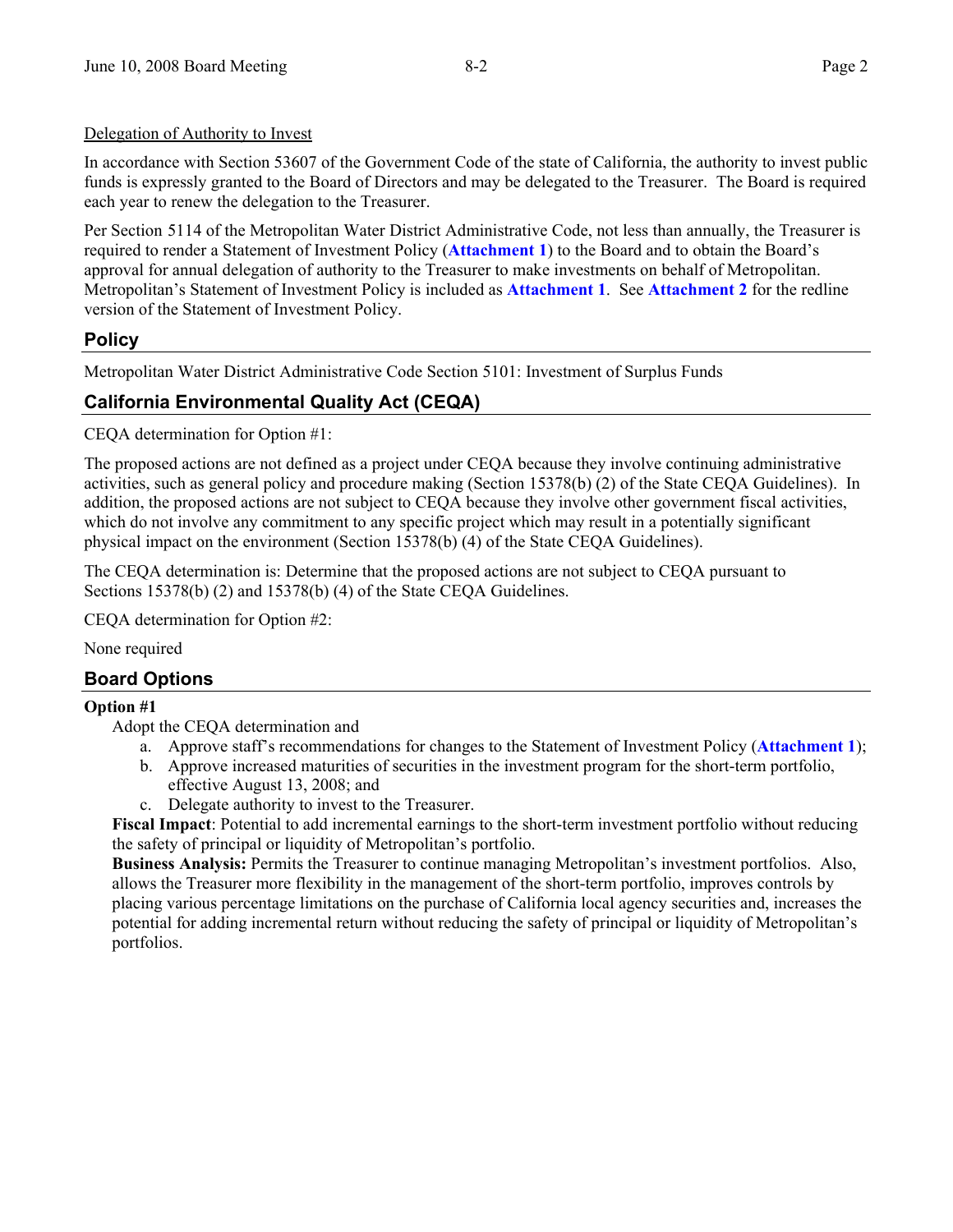#### **Option #2**

Delegate authority to invest to the Treasurer but do not adopt staff's recommendations for changes to the Statement of Investment Policy (**Attachment 1**).

#### **Fiscal Impact:** Unknown

**Business Analysis:** Permits the Treasurer to continue managing Metropolitan's investment portfolios but does not allow additional flexibility in managing the short-term portfolio, does not increase the potential for additional incremental return and does not improve controls by limiting investments in California local agency securities.

#### **Staff Recommendation**

Option #1

5/15/2008 *Brian G. Thomas Date* 

*Chief Financial Officer* 

C. Man 5/22/2008 *Debra C. Man Date* 

*for Jeffrey Kightlinger General Manager* 

**Attachment 1 – Statement of Investment Policy (clean copy)** 

**Attachment 2 – Statement of Investment Policy (redline version)** 

BLA #5907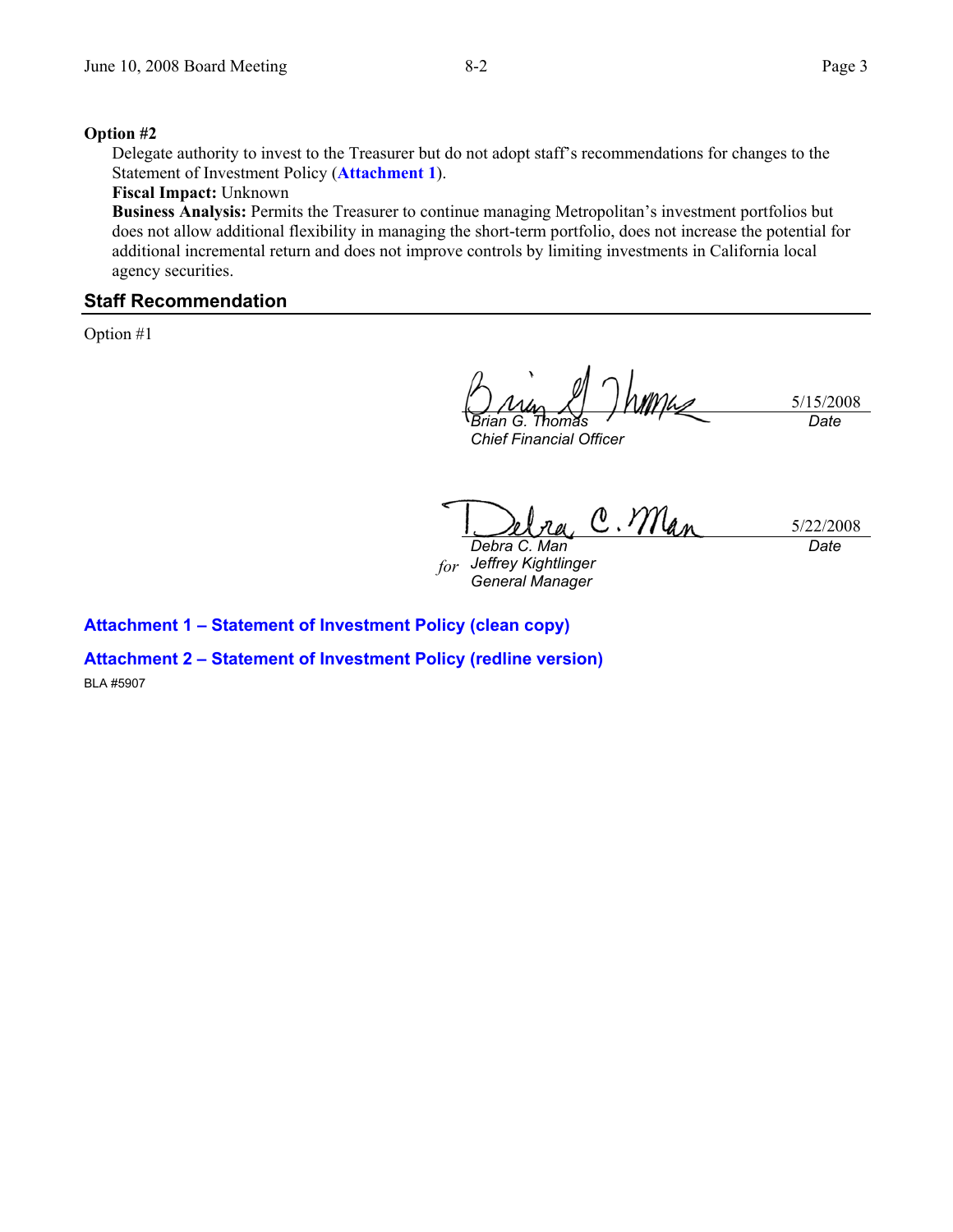### **THE METROPOLITAN WATER DISTRICT OF SOUTHERN CALIFORNIA**

### **STATEMENT OF INVESTMENT POLICY June 10, 2008\***

### **I** INVESTMENT AUTHORITY

In accordance with Section 53600 et seq. of the Government Code of the state of California, the authority to invest public funds is expressly delegated to the Board of Directors for subsequent re-delegation to the Treasurer. Investments by the Treasurer pursuant to the delegation hereby made by this Statement of Investment Policy are limited to those instruments specified by the Board in Section 5101 of the Metropolitan Water District Administrative Code, and as further defined in this Statement of Investment Policy.

### **II STATEMENT OF OBJECTIVES**

Per Section 53600.5 of the California Government Code, the primary objective of the Treasurer shall be to safeguard the principal of the funds under his control when investing public funds. The secondary objective shall be to meet all liquidity requirements and the third objective shall be to achieve a return on the funds under his control.

In order of priority, three fundamental criteria shall be followed in the investment program:

- 1. Safety of Principal Investments shall be undertaken in a manner which first seeks to ensure the preservation of principal in the portfolio. Each investment transaction shall be entered into after taking into consideration the quality of the issuer, the underlying security or collateral, and diversification of the portfolio. Cash flow analysis will be conducted and utilized to avoid the need to sell securities prior to maturity and to reduce market risk.
- 2. Liquidity In an effort to ensure that Metropolitan's portfolio will be sufficiently liquid to meet current and anticipated operating requirements, a cash flow analysis will be performed on an ongoing basis. Investments shall be made so that the maturity date is compatible with cash flow needs and safety of principal.
- 3. Return on Investment Investments shall be undertaken to produce an acceptable rate of return after first considering safety of principal and liquidity and the prudent investor standard.

The Investment Strategy is subordinate to the Statement of Objectives, i.e., implementing the investment strategies listed below is not intended to supersede the objectives of Safety, Liquidity and Return.

\* Supersedes Statement of Investment Policy dated June 12, 2007.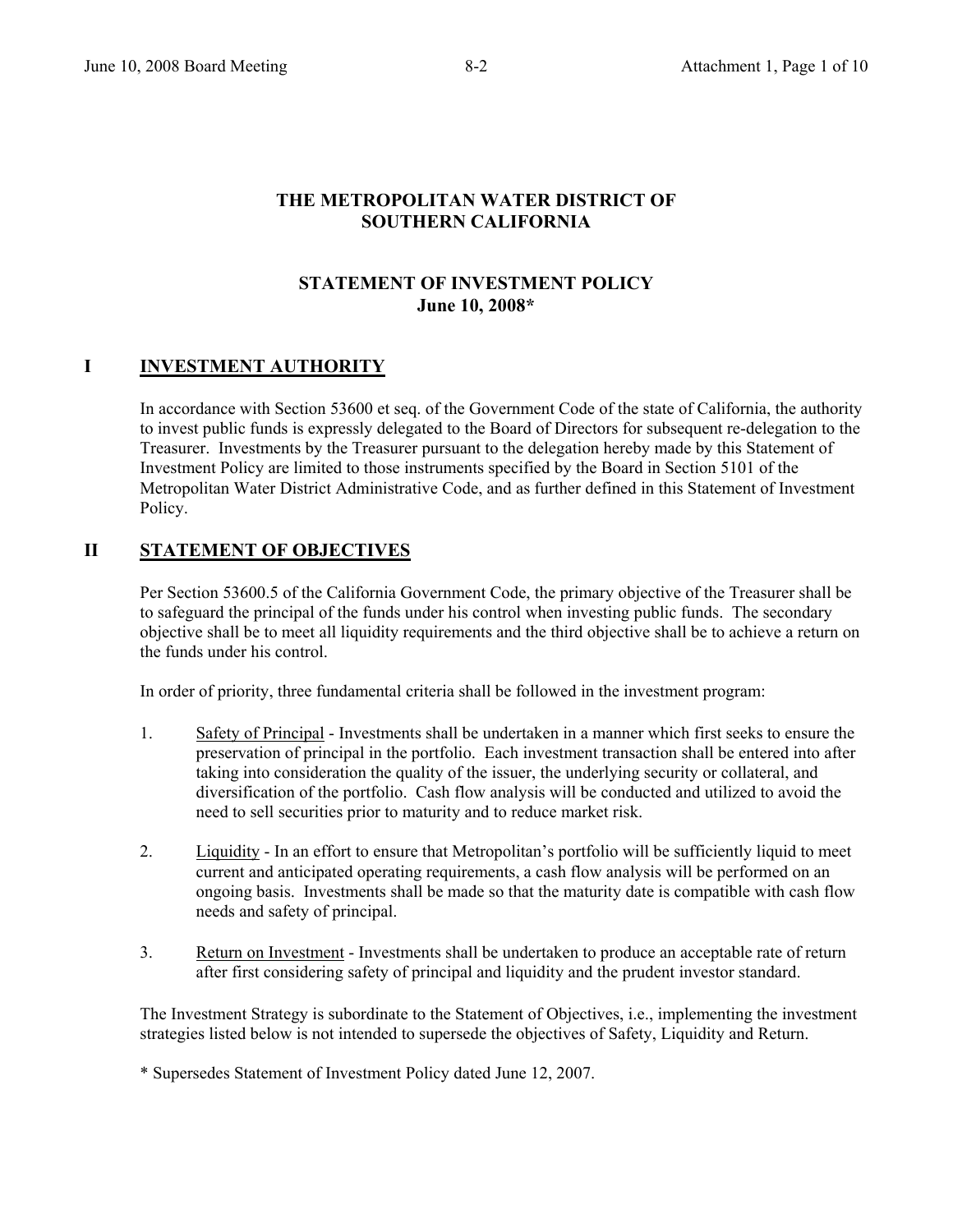Investment Programs - The portfolio is divided into long-term, short-term and bond reserves segments. The long-term segment of the portfolio will be actively managed, and performance measured against the Merrill Lynch, Corporate and Government, 1 to 5 years, A Rated and above index or other index determined by the Business and Finance Committee. The duration of the long-term segment will be limited to the duration of the index plus or minus 1.5.

The short-term segment of the portfolio will be managed to meet Metropolitan's cash flow needs. The total return of the short-term segment of the portfolio will be measured against the total return of the Merrill Lynch 3-Month Treasury Bill index, or other index determined by the Business and Finance Committee. The duration of the short-term segment is limited to the duration of the index plus or minus 0.2. Also, for purposes of the duration calculation, Local Agency securities that provide Metropolitan the right to redeem the security at par on a daily, weekly, or monthly basis will be considered to have a maturity of no more than 30 days.

The bond reserves segment shall be invested in high quality securities, with the goal of earning a return that minimizes any potential negative arbitrage experienced by each bond reserve fund. The bond reserve funds may be invested in securities issued by a Local Agency (e.g., a California municipality), including securities issued by Metropolitan. Bond reserve funds may also be invested in money market and fixed income investments.

All investment activity shall be consistent with the prudent investor standard.

# **III PRUDENT INVESTOR STANDARD**

As applicable to Metropolitan and its fiduciaries, the prudent investor standard is a standard of conduct whereby any person authorized to make investment decisions on behalf of Metropolitan acts with care, skill, prudence and diligence under the circumstances then prevailing, including but not limited to, the general economic conditions and the anticipated needs of Metropolitan, that a prudent person acting in like capacity and familiarity with those matters would use in the conduct of funds of a like character and with like aims, to safeguard the principal and meet the liquidity needs of Metropolitan.

### **IV PORTFOLIO**

Any reference to the portfolio shall mean the total of Metropolitan's cash and securities under management by the Treasurer, excluding cash and securities held in escrow or trust on behalf of Metropolitan. The Treasurer may invest in any security authorized for investment under the state law, subject to the limitations described herein:

#### 1. Maturity Limitations

a. The Treasurer is authorized to invest special trust funds in investments with a term to maximum maturity in excess of five years. These funds include, but are not limited, to the following:

Water Revenue Bond Reserve Funds Escrow Funds Debt Service Funds Iron Mountain Landfill Closure Postclosure Maintenance Fund Lake Mathews Conservancy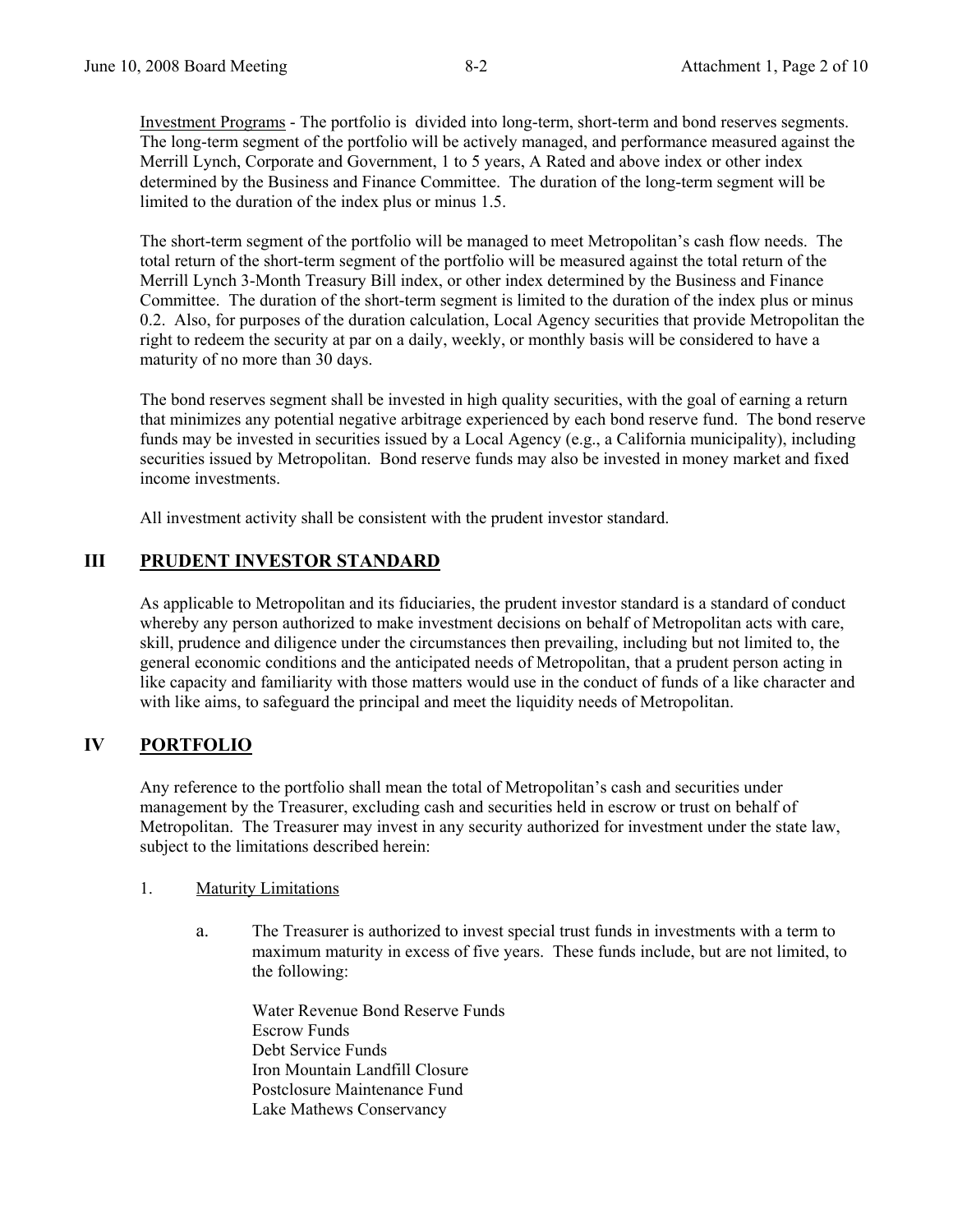- c. The Short-Term portfolio may be invested in United States Treasury, Federal Agency and California Local Agency securities (including securities issued by Metropolitan) with stated maturities in excess of 5 years. All other securities held in the short-term portfolio are limited to maximum maturities of 5 years or as otherwise specified in Section V, Authorized **Securities**
- d. The Long-Term portfolio may be invested in United States Treasury and Federal Agency securities with maturities in excess of 5 years.

### 2. Investment Transactions

- a. Information concerning investment opportunities and market developments will be gained by maintaining contact with the financial community.
- b. Confirmations of all investment transactions will be sent directly to the Controller for audit.
- c. Annually the Treasurer shall transmit a copy of the current Statement of Investment Policy to all approved dealers. Each dealer is required to return a signed statement indicating receipt and understanding of Metropolitan's investment policies.
- d. When practical, the Treasurer shall solicit more than one quotation on each trade. All investment trades will be awarded on a competitive bid basis.
- e. Each day's listing of market indices and quotations shall be recorded and retained by the Treasurer for a period of five years.
- 3. Sale of Securities

 Securities may be sold to provide needed liquidity, to restructure the portfolio to reduce risk or to increase the expected return of the portfolio. In no instance shall a sale of securities be used for speculative purposes.

4. Prohibited Investments

Prohibited investments include inverse floaters, range notes, interest only strips derived from a pool of mortgages (Collateralized Mortgage Obligations), and any security that could result in zero interest accrual if held to maturity. (Zero interest accrual means the security has the potential to realize zero earnings depending upon the structure of the security. Zero coupon bonds and similar investments that start at a level below the face value are legal because their value increases).

- 5. Portfolio Adjustments
	- a. Portfolio percentage limitations for each category of investment are applicable only at the date of purchase. Should an investment percentage of portfolio limitation be exceeded due to an incident such as a fluctuation in portfolio size, the portfolio manager is not required to sell the affected securities.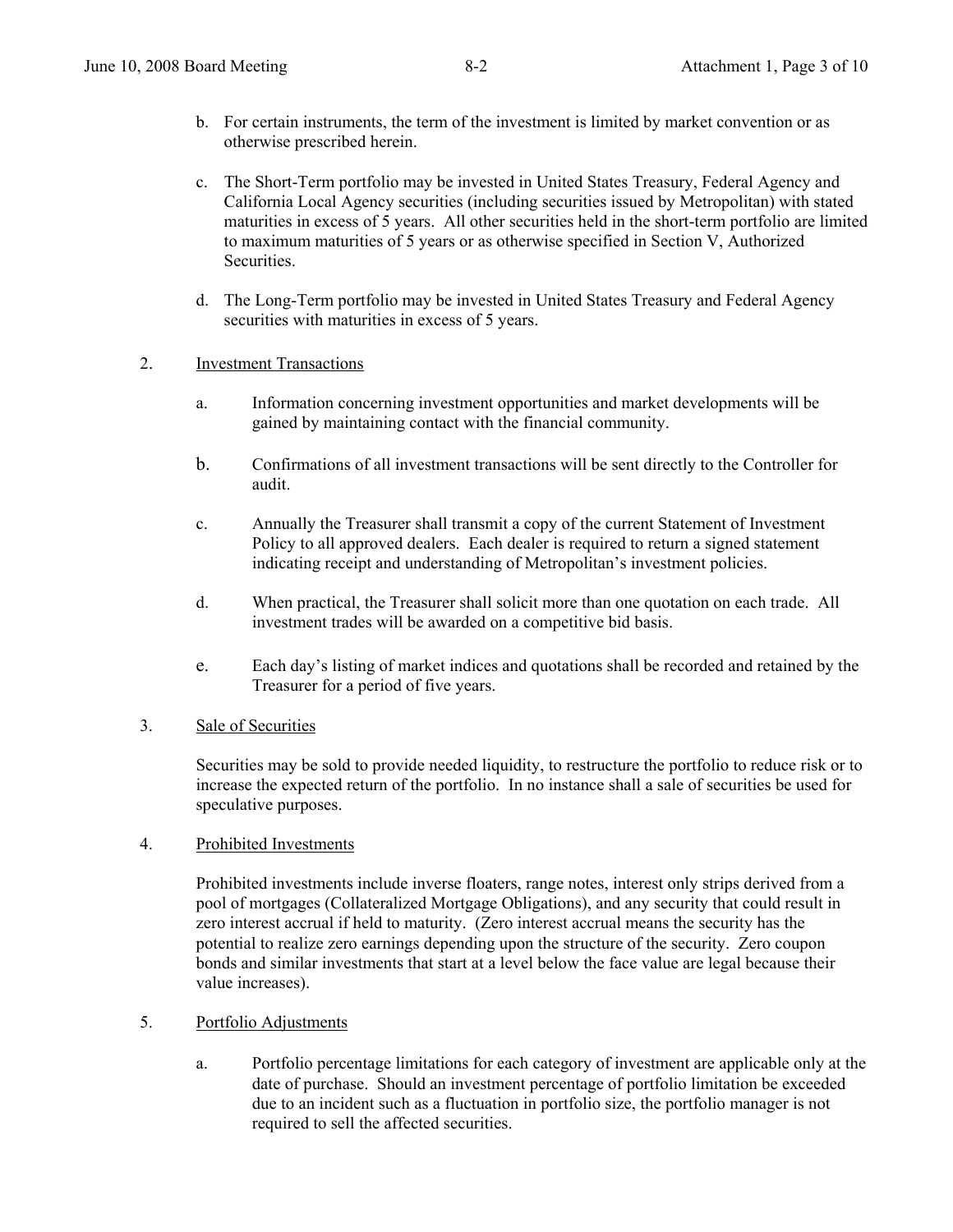- b. Should a security held in the portfolio be downgraded below the minimum criteria included in this Statement of Investment Policy, the Treasurer or investment manager shall sell such security in such a manner to minimize losses on the sale of such security. If the security is downgraded to a level that is less than investment grade, the Treasurer or investment manager shall sell such affected security immediately. If the security matures within 60 days of the rating change, the Treasurer or investment manager may choose not to sell the security.
- 6. Safekeeping
	- a. All securities transactions, including collateral for repurchase agreements entered into by Metropolitan shall be conducted on a delivery versus payment (DVP) basis.
	- b. Securities will be held by an independent custodian designated by the Treasurer and held in safekeeping pursuant to a safekeeping agreement.
	- c. All financial institutions that provide safekeeping services for Metropolitan shall be required to provide reports or safekeeping receipts directly to the Controller to verify securities taken into their possession.

# **V AUTHORIZED INVESTMENTS**

#### 1. U.S. Government and Agencies

- a. Investments in individual U.S. Treasury and Federal Agency securities shall not be subject to any maturity limitations, provided that the duration of the portfolio managed by any manager in which such investments are held does not exceed the applicable limitation described under "STATEMENT OF OBJECTIVES – Investment Strategy" above.
- b. Investments in Treasury or Federal Agency obligations shall not exceed 100 percent of all investments.
- c. United States Treasury securities consist of notes, bonds, bills or certificates of indebtedness, or those for which the faith and credit of the United States are pledged for the payment of principal and interest.
- d. Federal Agency securities consist of obligations, participations, or other instruments issued by United States federal agencies or government-sponsored enterprises, including those issued by or fully guaranteed as to principal and interest by federal agencies or United States government-sponsored enterprises.

#### 2. Bankers' Acceptances

Restrictions are as follows:

- a. Investments in prime bankers' acceptances may not exceed 40 percent of the portfolio in effect on the date of purchase of any such investment.
- b. No more than 25 percent of this category of investments may be invested in any one commercial bank's acceptances.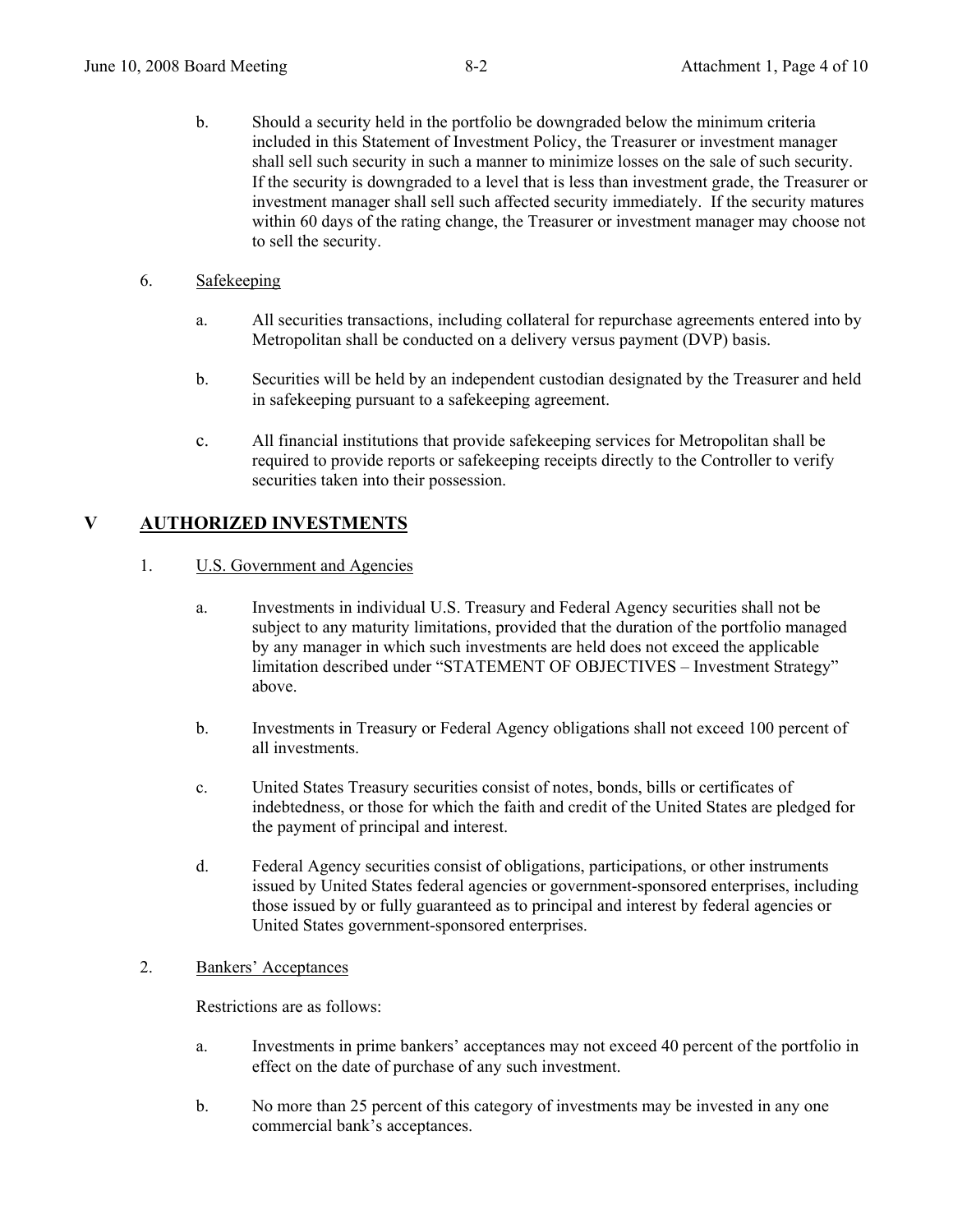- c. Eligibility shall be limited to those financial institutions that maintain ratings equivalent to F1 by Fitch or better.
- d. The maximum maturity shall be limited to 180 days.
- 3. Negotiable Certificates of Deposit

Restrictions are as follows:

- a. Investments in negotiable certificates of deposit may not exceed 30 percent of the total portfolio in effect on the date of purchase of any such investment.
- b. The total investment in an eligible financial institution shall not exceed 25 percent of the total portfolio available for investment in this investment category.
- c. To be eligible, a negotiable certificate of deposit must be issued by a nationally or statechartered bank, a state or federal savings and loan association or savings bank, or by a state-licensed branch of a foreign bank.
- d. Eligibility shall be limited to those financial institutions that maintain ratings equivalent to F1 by Fitch or better.
- e. The investment shall not exceed the shareholders' equity of any depository bank. For the purpose of this constraint, shareholders' equity shall be deemed to include capital notes and debentures.
- f. The investment shall not exceed the total of the net worth of any depository savings and loan association, except that investments up to a total of \$500,000 may be made to a savings and loan association without regard to the net worth of that depository, if such investments are insured or secured as required by law.
- g. The maximum maturity shall be limited to two years.

#### 4. Commercial Paper

Restrictions are as follows:

- a. Only commercial paper of prime quality of the highest ranking or of the highest letter and numerical rating as provided by Moody's Investors Service, Inc., or Standard and Poor's may be purchased.
- b. Investments in commercial paper shall not exceed 25 percent of the portfolio in effect on the date of purchase of any such investment.
- c. Each investment shall not exceed 270 days maturity.
- d. No more than 10 percent of the outstanding commercial paper of an issuing corporation may be purchased.

In addition, the entity that issues the commercial paper shall meet the following conditions in Option 1 or Option 2: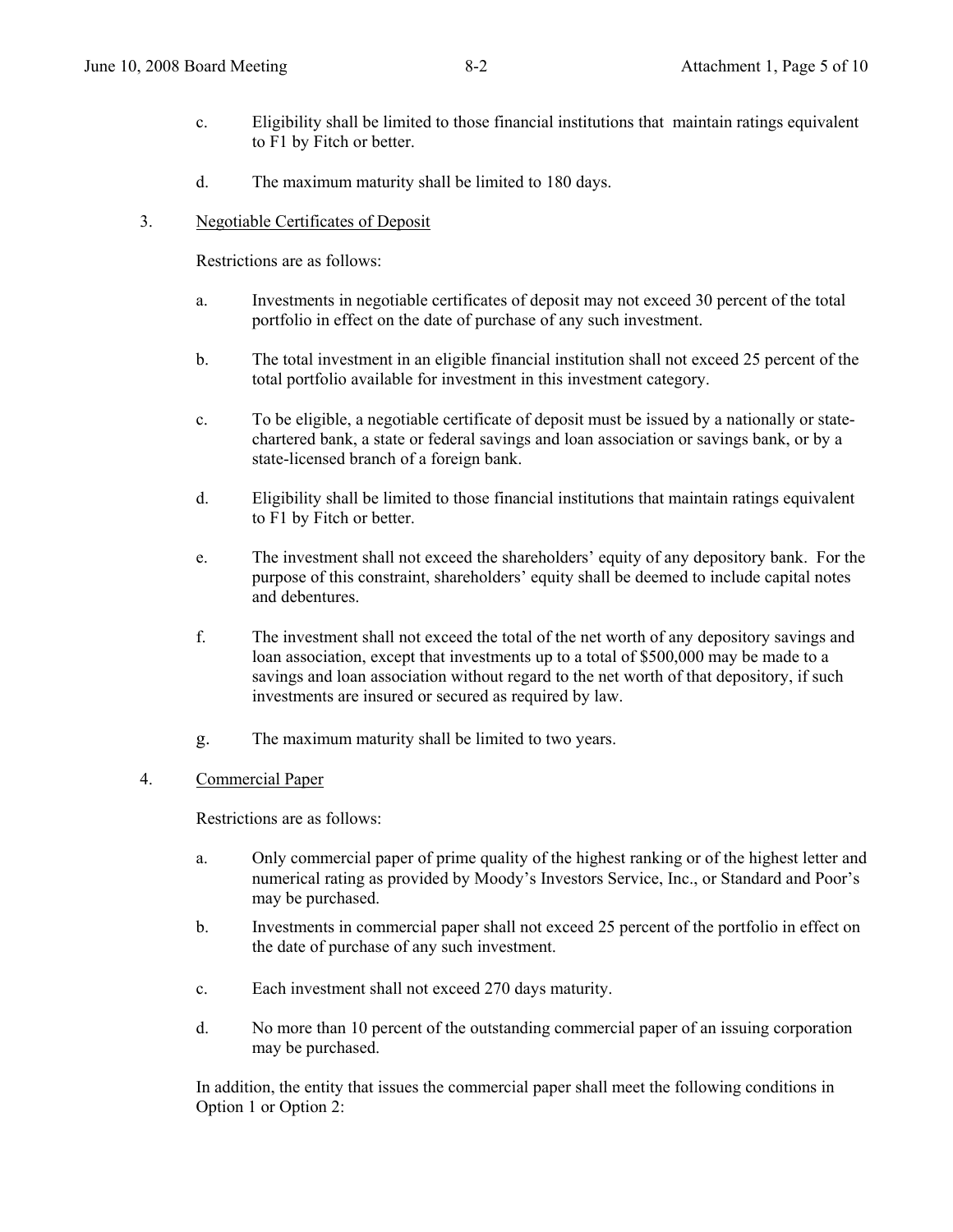#### Option 1:

Is organized and operating in the United States as a general corporation and has total assets in excess of \$500 million.

Has debt other than commercial paper, if any, that is rated "A" or higher by a nationally recognized rating agency.

#### Option 2:

Is organized within the United States as a special purpose corporation, trust or limited liability company.

Has program-wide credit enhancements including, but not limited to, over-collateralization, letters of credit or surety bond.

Has commercial paper that is rated "A-1" or higher by a nationally recognized rating agency.

### 5. Repurchase Agreements

 A repurchase agreement is a purchase of authorized securities (other than commercial paper) with terms including a written agreement by the seller to repurchase the securities on a later specified date for a specified amount. Restrictions are as follows:

- a. The percentage limit for investment in repurchase agreements shall be 50 percent of the total portfolio.
- b. Purchases of repurchase agreements will be limited to a maximum maturity of one year.
- c. Repurchase agreements shall be made only with primary dealers in government securities or financial institutions with a Moody's Investors Service, Inc., or equivalent, rating of A or better.
- d. Such investments shall provide for purchased securities with a market value at least 102 percent of the amount of the invested funds. Value shall be adjusted not less than quarterly.
- e. Purchased securities are limited to Treasury bills, bonds and notes, or other investments that are direct obligations of or fully guaranteed as to principal and interest by the United States or any agency thereof; negotiable certificates of deposit; and bankers' acceptances eligible for acceptance under Federal Reserve rules. Zero coupon and stripped coupon instruments are not acceptable.
- f. Such investments shall provide for transfer of ownership and possession of the purchased securities either to Metropolitan directly or to a custodian depository institution which shall take record title and shall establish and maintain a sub-account in its financial records for the securities in Metropolitan's name, and such custodian shall not be the dealer from which the securities were purchased.
- g. Each repurchase agreement shall provide a contractual right to liquidation of the purchased securities upon the bankruptcy, insolvency or other default of the counterparty.
- h. Purchased securities shall have maturities within 60 months of the date of investment.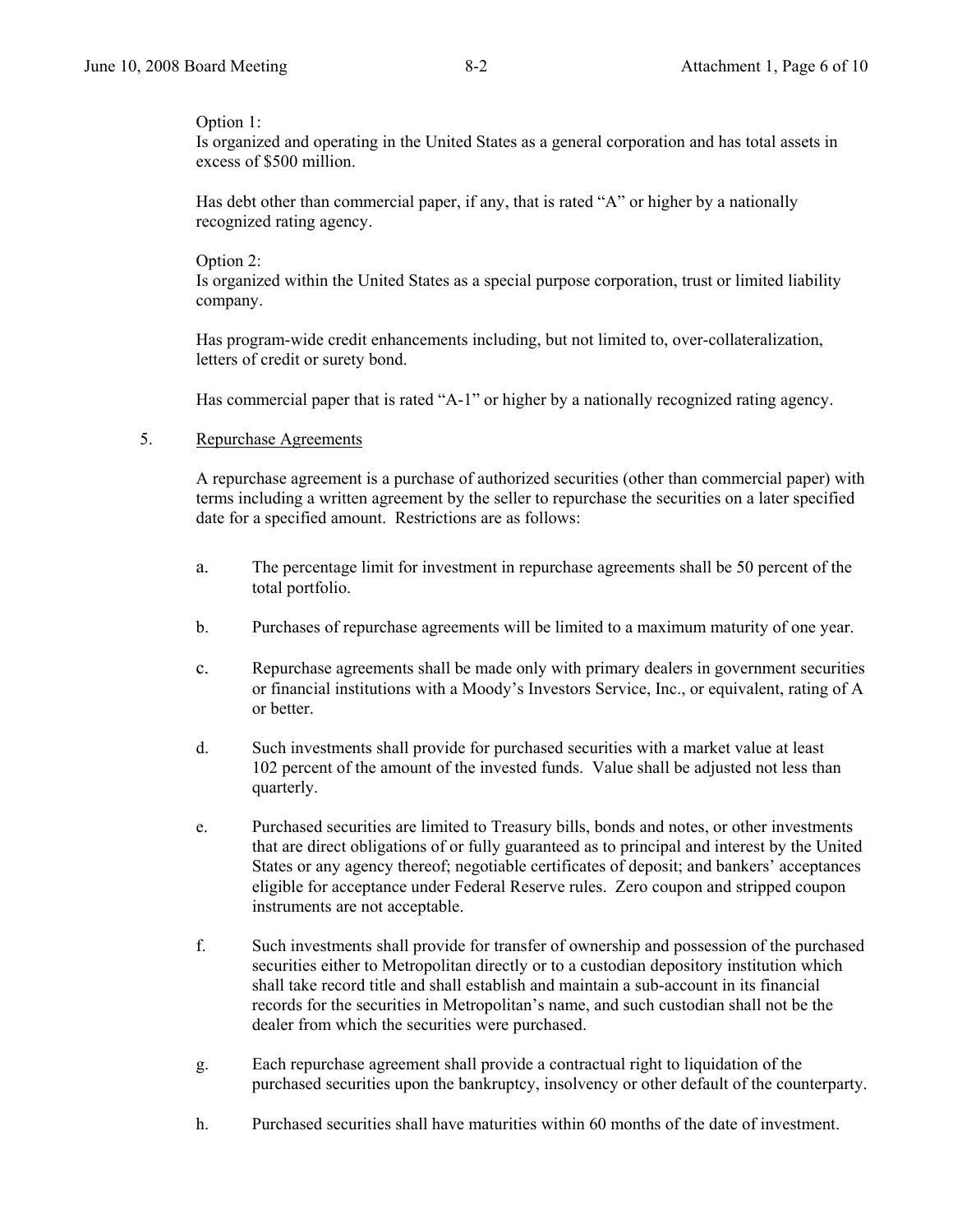#### 6. Reverse Repurchase Agreements

A reverse repurchase agreement is a sale by the Treasurer of securities in the portfolio with terms including a written agreement to repurchase the securities on or before a specified date for a specified amount.

- a. Subject to the approval of the Board of Directors, the Treasurer may enter into a reverse repurchase agreement provided that the proceeds are invested solely to supplement the income normally received from the securities involved in the agreement. These agreements shall only be performed with primary dealers of the Federal Reserve Bank of New York.
- b. Investments in reverse repurchase agreements are limited to 20 percent of the base value of the portfolio. For the purpose of this constraint, base value of the portfolio shall be the total of Metropolitan's cash and securities under management by the Treasurer, excluding any amounts obtained through selling securities by reverse purchase agreements, securities lending agreements, or similar borrowing methods.
- c. The investment purchased with the proceeds of a reverse repurchase agreement must match or closely approximate the maturity of the reverse repurchase agreement(s).
- d. Purchases of securities with proceeds from reverse repurchase agreements may not be subject to a reverse repurchase agreement.
- e. Reverse repurchase agreements will be limited to a maximum maturity of 92 days.
- f. Securities used to make reverse repurchase agreements must be paid for and held for a minimum of 30 days prior to the transaction.

#### 7. Time Deposits

For purposes of this policy, collateralized time deposits shall be considered investments.

 The following criteria will be used in evaluating financial institutions and the form of collateral to determine eligibility for deposits:

- a. The financial institution must have been in existence for at least five years.
- b. Eligibility for deposits shall be limited to those financial institutions that maintain rating equivalent to F1 by Fitch or better. Credit requirements may be waived for a \$100,000 time deposit that is federally insured.
- c. The deposit shall not exceed the shareholders' equity of any depository bank. For the purposes of this constraint, shareholders' equity shall be deemed to include capital notes and debentures.
- d. The deposit shall not exceed the total of the net worth of any depository savings and loan association, except that deposits not exceeding a total of five hundred thousand dollars (\$500,000) may be made to a savings and loan association without regard to the net worth of that depository, if such deposits are insured or secured as required by law.
- e. The total deposits shall not exceed the shareholders' equity of any depository bank.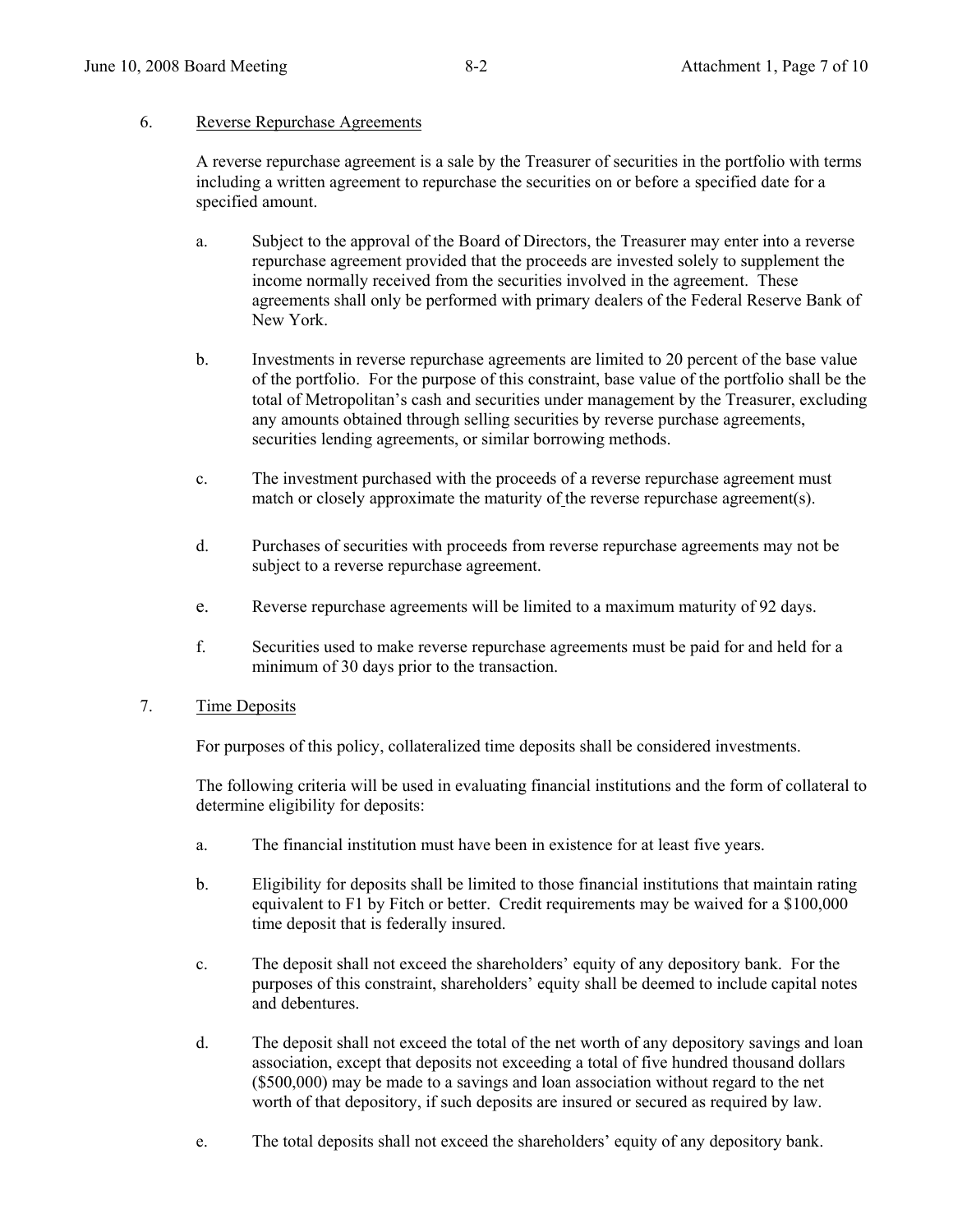- f. In order to secure such deposits, the financial institution shall maintain in the collateral pool, securities having a market value of at least 10 percent in excess of the total amount deposited.
- g. Promissory notes secured by real estate mortgages or deeds of trust may not be accepted as collateral.
- h. When other factors are equal, appropriate consideration will be given to a financial institution that either individually or as a member of a syndicate bids on or makes a substantial investment in Metropolitan's bonds; contributes service to Metropolitan or a member public agency; or offers significant assistance to Metropolitan, in order to provide for distribution of total deposits among eligible financial institutions.
- i. Purchased time deposits will be limited to a maximum maturity of one year.

### 8. Medium-Term Notes

Restrictions are as follows:

- a. Investment in medium-term notes are limited to corporations organized and operating within the United States or by depository institutions licensed by the United States or any state and operating within the United States.
- b. Notes eligible for investment shall be rated in a rating category of at least "A" or its equivalent or better by a nationally recognized rating service.
- c. Purchases of medium-term notes may not exceed 30 percent of the portfolio.
- d. Purchases of medium-term notes will be limited to a maximum maturity of five years.
- e. The total investment in the medium-term notes of an issuer shall not exceed 25 percent of the total portfolio available for investment in this investment category.

#### 9. Mortgage Obligations and Asset Backed Securities

 This category of investments includes any mortgage pass-through security, collateralized mortgage obligation, mortgage-backed or other pay-through bond, equipment lease-backed certificate, consumer receivable pass-through certificate, or consumer receivable-backed bond.

Restrictions are as follows:

- a. Mortgage pass-through, collateralized mortgage obligation, mortgage-backed or other pay-through bond, equipment lease-backed certificate, and consumer receivable passthrough certificate are subject to a maximum maturity of five years.
- b. Securities eligible for investment shall be issued by an issuer having an "A" or higher rating for the issuer's debt as provided by a nationally recognized rating service and rated in a rating category of "AAA" by a nationally recognized rating service.
- c. Purchase of securities authorized by this subdivision may not exceed 20 percent of the portfolio.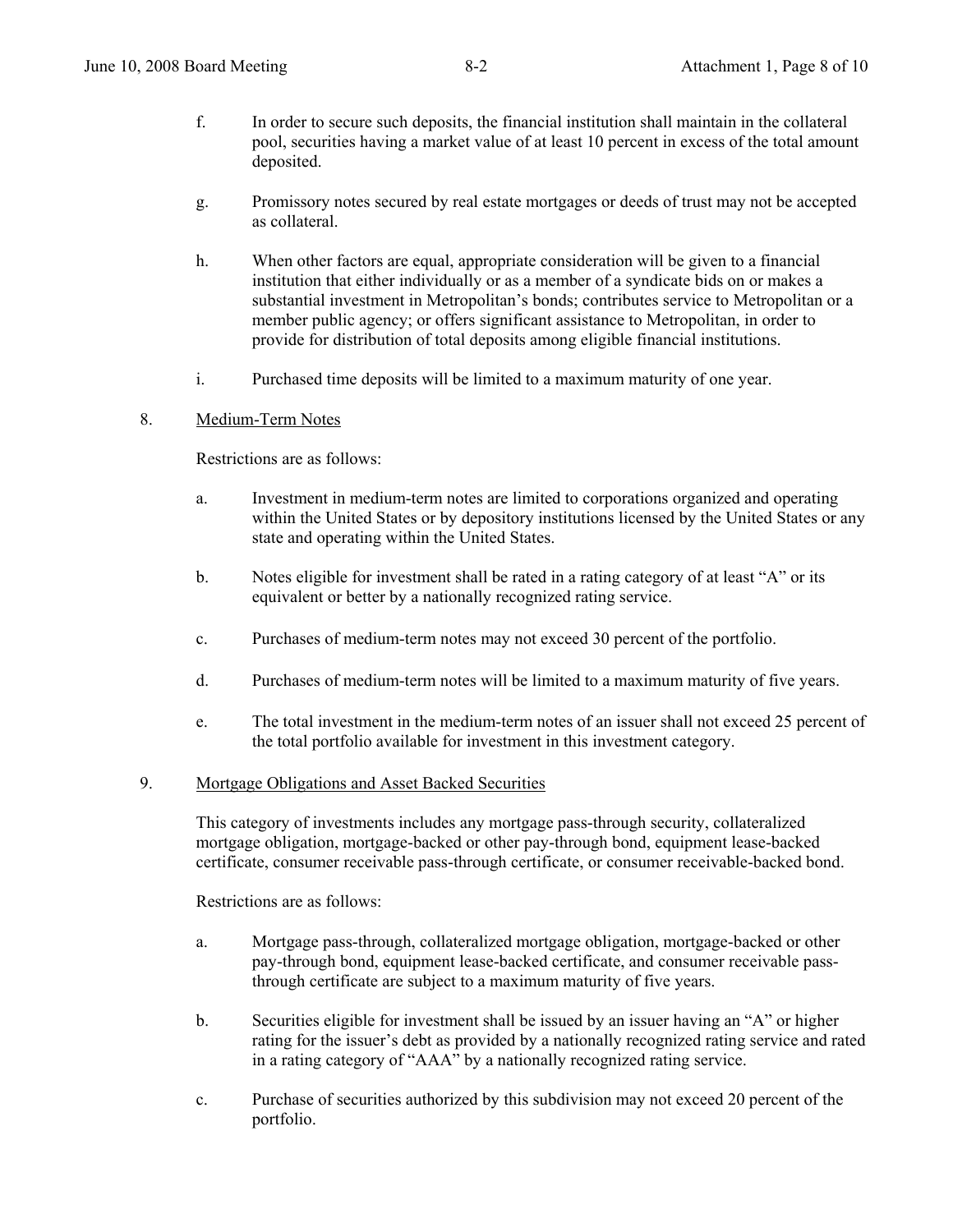- d. The total investment in the mortgage-backed or asset-backed securities of an issuer shall not exceed 25 percent of the total portfolio available for investment in this category.
- 10. Local Agency Investment Fund Deposits

Deposits for the purpose of investment in the Local Agency Investment Fund of the State of California may be made up to the maximum amount permitted.

#### 11. Shares of Beneficial Interest

The Treasurer may invest in shares of beneficial interest issued by eligible diversified management companies that (1) invest in authorized securities such as United States Treasury notes, bonds, bills; registered state warrants or treasury notes and bonds for the State of California, obligations of local agencies; commercial paper; negotiable certificates of deposit; repurchase agreements or reverse repurchase agreements and medium term notes or (2) are money market funds registered with the Securities and Exchange Commission under the Investment Company Act of 1940. These companies must meet the following criteria:

- a. Attain the highest ranking of the highest letter and numerical rating provided by not less than two nationally recognized statistical rating agencies.
- b. Retain an investment adviser registered or exempt from registration with the Securities and Exchange Commission with not less than five years' experience investing in authorized securities and obligations listed above.
- c. Assets under management shall be in excess of \$500 million.
- d. The purchase price of the shares of beneficial interest purchased shall not include any commission, that the companies may charge and shall not exceed 20 percent of the Portfolio. However, no more than 10 percent of the Portfolio may be invested in shares of beneficial interest of any one mutual fund described above.

#### 12. Investment Contracts

Funds held by a trustee or fiscal agent and pledged to the payment or security of bonds may be invested in accordance with the statutory provisions governing the issuance of those bonds or other forms of debt. These funds may also be invested in accordance with the ordinance, resolution, indenture or agreement executed by Metropolitan. Other forms of debt include, but are not limited to, the following: (a) obligations under a lease, and (b) an installment sale or other agreements. Eligible investments would consist of the following:

 Guaranteed Investment Contracts Forward Delivery Agreements collateralized with U.S. Treasury or Agency Securities Other investment contracts collateralized with U.S. Treasury or Agency Securities

These investments may be purchased with maturities in excess of five years as noted in Section IV 1. of this policy.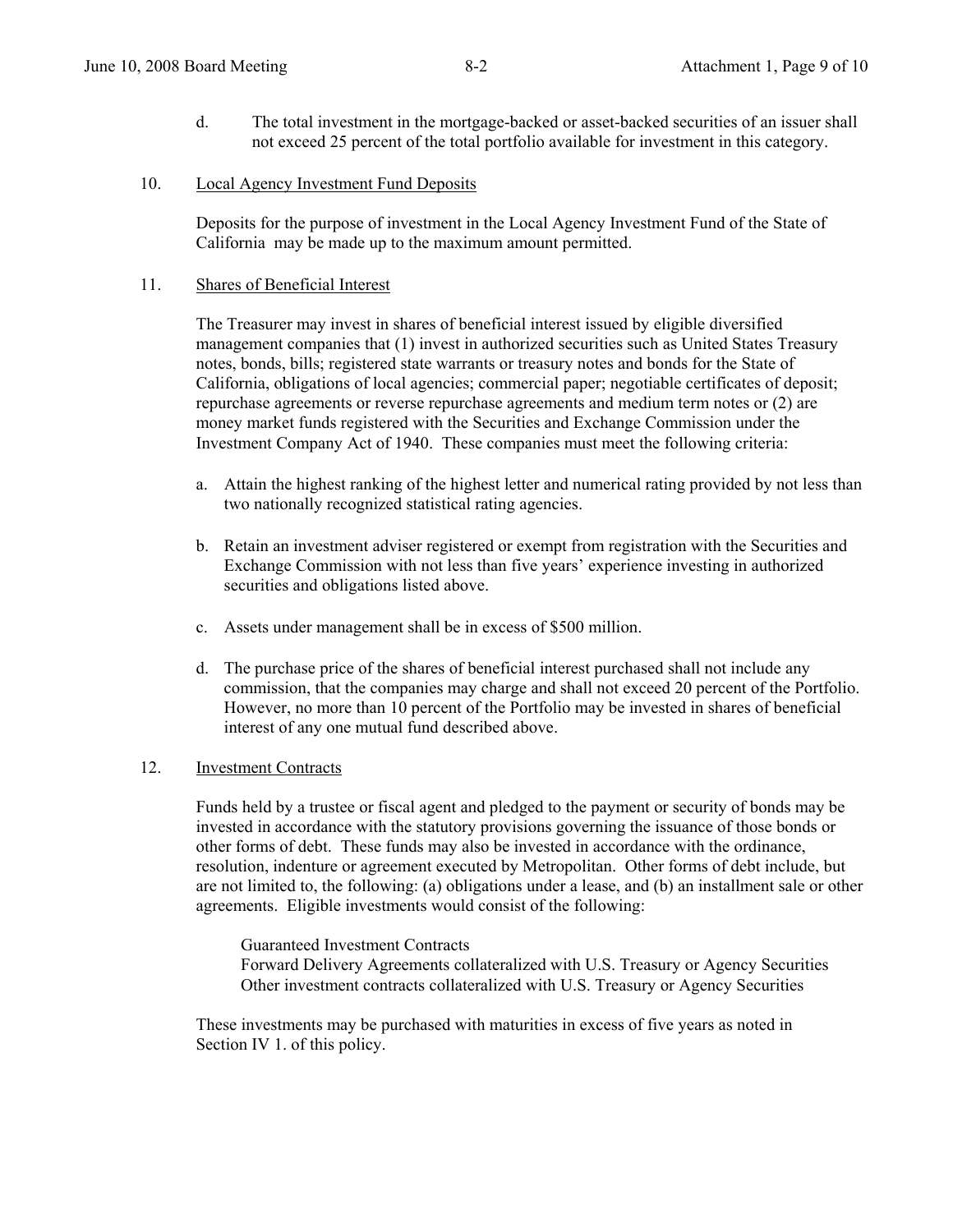#### 13. California Local Agency Securities

- a. Investments in California local agency securities, including securities issued by Metropolitan, shall not be subject to any maturity limitations, provided that the duration of the portfolio managed does not exceed the applicable limit described under "STATEMENT OF OBJECTIVES – Investment Strategy."
- b. California local agency securities with a maturity in excess of five years must have a credit rating of at least AA (may be insured) and an underlying credit rating of A or better by a nationally recognized rating service.
- c. The purchase of California local agency securities may not exceed 30 percent of the portfolio.
- d. The total investment in California local agency securities of an issuer shall not exceed 25 percent of the total portfolio available for investment in local agency securities.

### **VI REPORTING**

In accordance with Administrative Code Section 5114, the Treasurer shall submit a monthly report to the Board Executive Secretary of the Board of Directors via the General Manager indicating the types of investment by fund and date of maturity, and shall provide the current market value of all securities, rates of interest, and expected yield to maturity. The Treasurer shall also submit a monthly summary report to the Board of Directors via the General Manager showing investment activity, including yield and earnings, and the status of cash by depository.

# **VII MONITORING SAFETY AND LIQUIDITY OF DISTRICT FUNDS**

 The Treasurer shall monitor or cause to be monitored the extent to which financial institutions with which Metropolitan maintains deposits or investments are consistent with Metropolitan's policies regarding business activities within countries that may jeopardize the safety and liquidity of Metropolitan funds or violate other Metropolitan policies. Such matters shall be reported to the Business and Finance Committee as part of the Treasurer's monthly report.

# **VIII ADMINISTRATION**

 The Treasurer may, at any time, establish more restrictive requirements for the securities approved for investment as deemed appropriate in this Statement of Investment Policy. These restrictions may include, but are not limited to, higher credit ratings, lower percentage limits by security type or issuer, shorter maturities and additional collateral for repurchase agreements.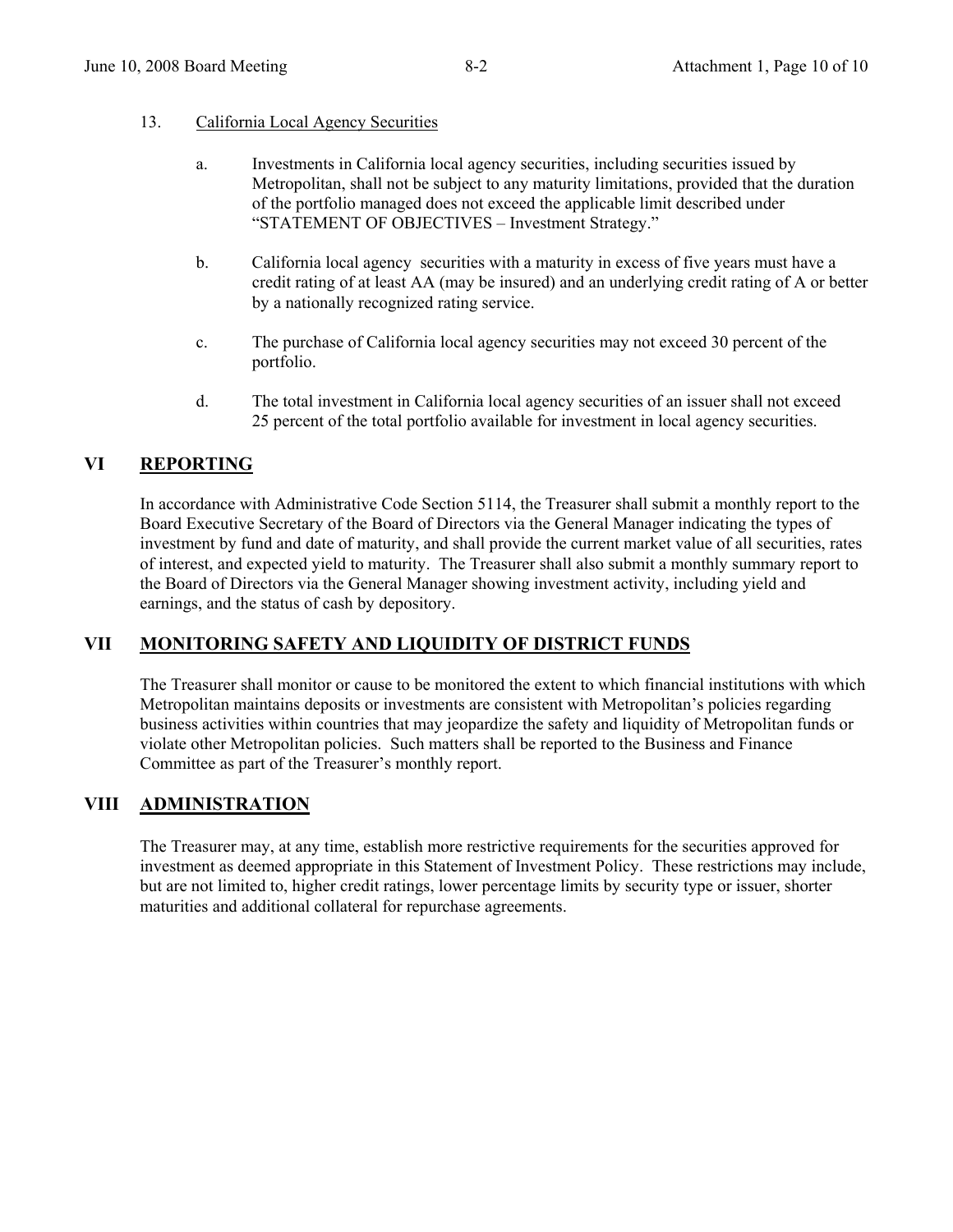### **THE METROPOLITAN WATER DISTRICT OF SOUTHERN CALIFORNIA**

### **STATEMENT OF INVESTMENT POLICY June 102, 20087\***

### **I** INVESTMENT AUTHORITY

In accordance with Section 53600 et seq. of the Government Code of the state of California, the authority to invest public funds is expressly delegated to the Board of Directors for subsequent re-delegation to the Treasurer. Investments by the Treasurer pursuant to the delegation hereby made by this Statement of Investment Policy are limited to those instruments specified by the Board in Section 5101 of the Metropolitan Water District Administrative Code, and as further defined in this Statement of Investment Policy.

### **II STATEMENT OF OBJECTIVES**

Per Section 53600.5 of the California Government Code, the primary objective of the Treasurer shall be to safeguard the principal of the funds under his control when investing public funds. The secondary objective shall be to meet all liquidity requirements and the third objective shall be to achieve a return on the funds under his control.

In order of priority, three fundamental criteria shall be followed in the investment program:

- 1. Safety of Principal Investments shall be undertaken in a manner which first seeks to ensure the preservation of principal in the portfolio. Each investment transaction shall be entered into after taking into consideration the quality of the issuer, the underlying security or collateral, and diversification of the portfolio. Cash flow analysis will be conducted and utilized to avoid the need to sell securities prior to maturity and to reduce market risk. Market risk shall be reduced by performing continuous cash flow analysis to avoid the need to sell securities prior to maturity.
- 2. Liquidity In an effort to ensure that Metropolitan's portfolio will be sufficiently liquid to meet current and anticipated operating requirements, a cash flow analysis will be performed on an ongoing basis. Investments shall be made so that the maturity date is compatible with cash flow needs and safety of principal.
- 3. Return on Investment Investments shall be undertaken to produce an acceptable rate of return after first considering safety of principal and liquidity and the prudent investor standard.

The Investment Strategy is subordinate to the Statement of Objectives, i.e., implementingation of the investment strategies listed below areis not intended to supersede the objectives of Safety, Liquidity and Return.

\* Supersedes Statement of Investment Policy dated June 12, 2007.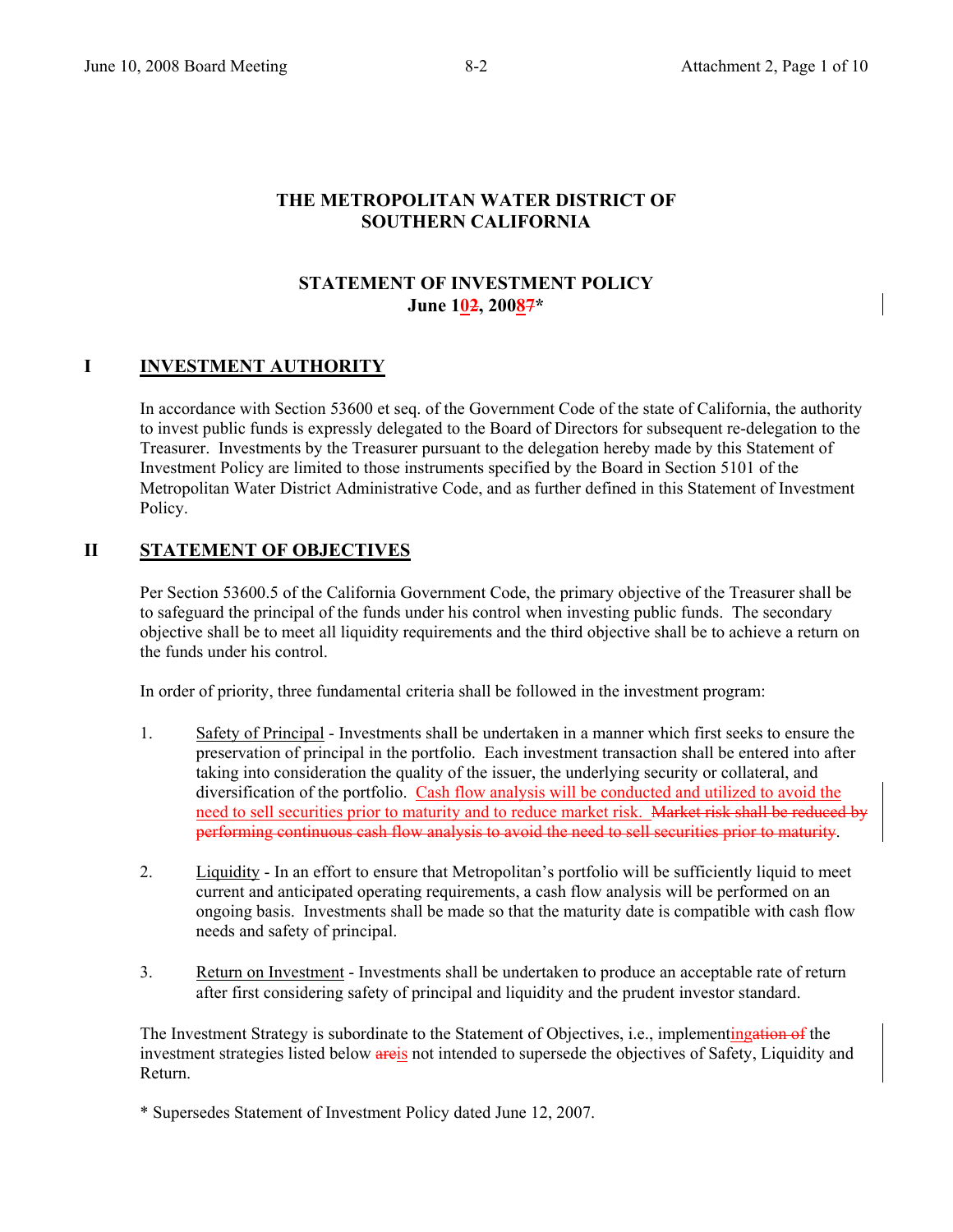Investment ProgramsStrategy - The portfolio is will be divided into long-term, short-term and bond reserves segments. The long-term segment of the portfolio will be actively managed, and performance measured against the Merrill Lynch, Corporate and Government, 1 to 5 years, A Rated and above index or other index determined by the Business and Finance Committee. The duration of the long-term segment will be limited to the duration of the index plus or minus 1.5.

The short-term segment of the portfolio will be managed to meet Metropolitan's cash flow needs. The total return of the short-term segment of the portfolio will be measured against the total return of the Merrill Lynch 3-Month Treasury Bill index, or other index determined by the Business and Finance Committee. The maximum maturity of any security in the short-term segment will not exceed five years. The duration of the short-term segment is limited to the duration of the index plus or minus 0.2. Also, for purposes of the duration calculation, Local Agency securities that provide Metropolitan the right to redeem the security at par on a daily, weekly, or monthly basis will be considered to have a maturity of no more than 30 days.

The bond reserves segment shall be invested in high quality securities, with the goal of earning a return that minimizes any potential negative arbitrage experienced by each bond reserve fund. The bond reserve funds may be invested in securities issued by a Local Agency (e.g., a California municipality), including securities issued by Metropolitan. Bond reserve funds may also be invested in money market and fixed income investments. Please see section IV of the Statement of Investment Policy for additional information.

All investment activity shall be consistent with the prudent investor standard.

### **III PRUDENT INVESTOR STANDARD**

As applicable to Metropolitan and its fiduciaries, the prudent investor standard is a standard of conduct whereby any person authorized to make investment decisions on behalf of Metropolitan acts with care, skill, prudence and diligence under the circumstances then prevailing, including but not limited to, the general economic conditions and the anticipated needs of Metropolitan, that a prudent person acting in like capacity and familiarity with those matters would use in the conduct of funds of a like character and with like aims, to safeguard the principal and meet the liquidity needs of Metropolitan.

# **IV PORTFOLIO**

Any reference to the portfolio shall mean the total of Metropolitan's cash and securities under management by the Treasurer, excluding cash and securities held in escrow or trust on behalf of Metropolitan. The Treasurer may invest in any security authorized for investment under the state law, subject to the limitations described herein:

- 1. Maturity Limitations
	- a. The Treasurer is authorized to invest special trust funds in investments with a term to maximum maturity in excess of five years. These funds include, but are not limited, to the following:

Water Revenue Bond Reserve Funds Escrow Funds Debt Service Funds Iron Mountain Landfill Closure Postclosure Maintenance Fund Lake Mathews Conservancy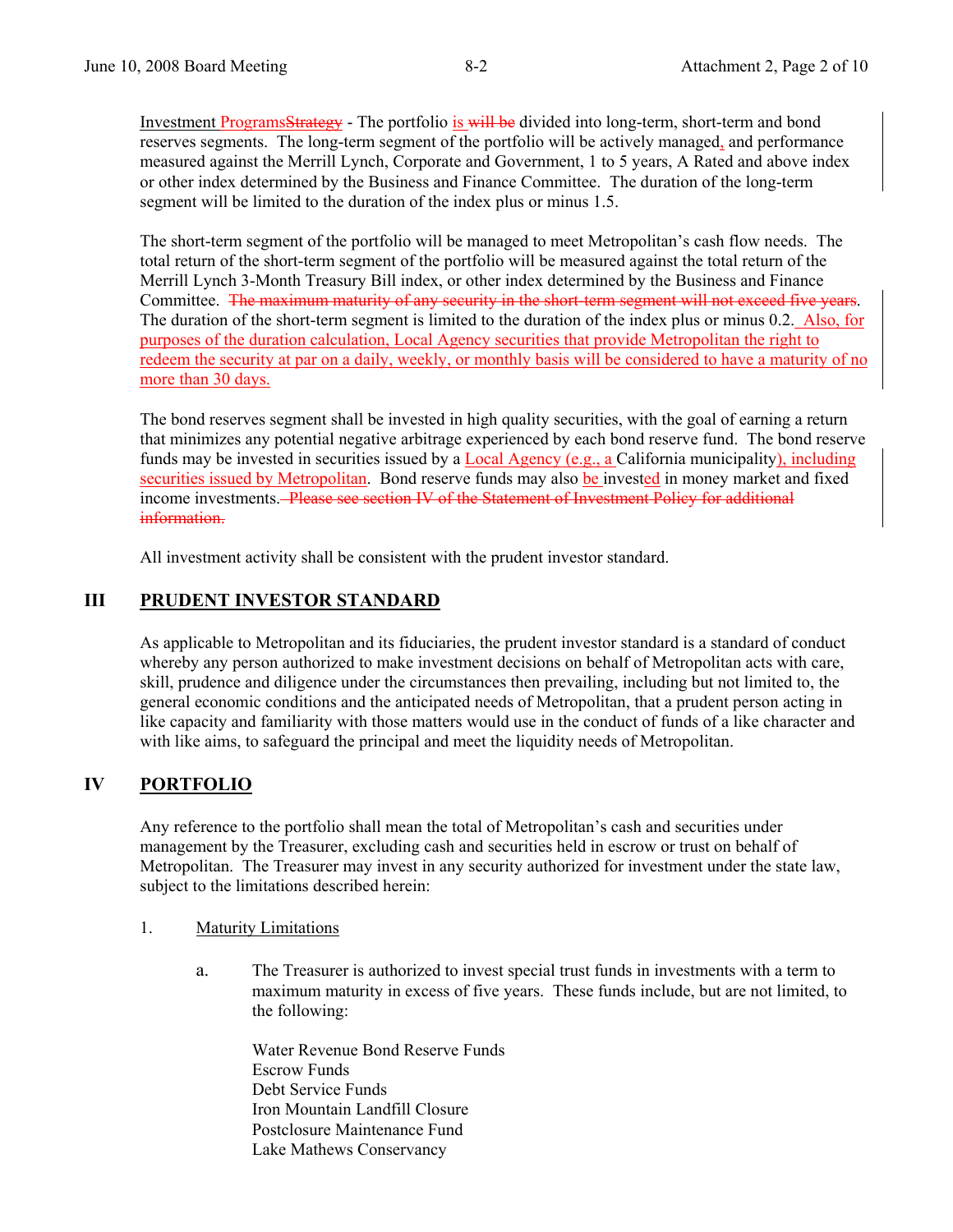- b. For certain instruments, the term of the investment is limited by market convention or as otherwise prescribed herein.
- c. The Short-Term portfolio may be invested in United States Treasury, Federal Agency and California Local Agency securities (including securities issued by Metropolitan) with stated maturities in excess of 5 years. All other securities held in the short-term portfolio are limited to maximum maturities of 5 years or as otherwise specified in Section V, Authorized Securities.
- d. The Long-Term portfolio may be invested in United States Treasury and Federal Agency securities with maturities in excess of 5 years.
- 2. Investment Transactions
	- a. Information concerning investment opportunities and market developments will be gained by maintaining contact with the financial community.
	- b. Confirmations of all investment transactions will be sent directly to the Controller for audit.
	- c. Annually the Treasurer shall transmit a copy of the current Statement of Investment Policy to all approved dealers. Each dealer is required to return a signed statement indicating receipt and understanding of Metropolitan's investment policies.
	- d. When practical, the Treasurer shall solicit more than one quotation on each trade. All investment trades will be awarded on a competitive bid basis.
	- e. Each day's listing of market indices and quotations shall be recorded and retained by the Treasurer for a period of five years.

#### 3. Sale of Securities

 Securities may be sold to provide needed liquidity, to restructure the portfolio to reduce risk or to increase the expected return of the portfolio. In no instance shall a sale of securities be used for speculative purposes.

4. Prohibited Investments

Prohibited investments include inverse floaters, range notes, interest only strips derived from a pool of mortgages (Collateralized Mortgage Obligations), and any security that could result in zero interest accrual if held to maturity. (Zero interest accrual means the security has the potential to realize zero earnings depending upon the structure of the security. Zero coupon bonds and similar investments that start at a level below the face value are legal because their value does increases.)

#### 5. Portfolio Adjustments

- a. Portfolio percentage limitations for each category of investment are applicable only at the date of purchase. Should an investment percentage of portfolio limitation be exceeded due to an incident such as a fluctuation in portfolio size, the portfolio manager is not required to sell the affected securities.
- b. Should a security held in the portfolio be downgraded below the minimum criteria included in this Statement of Investment Policy, the Treasurer or investment manager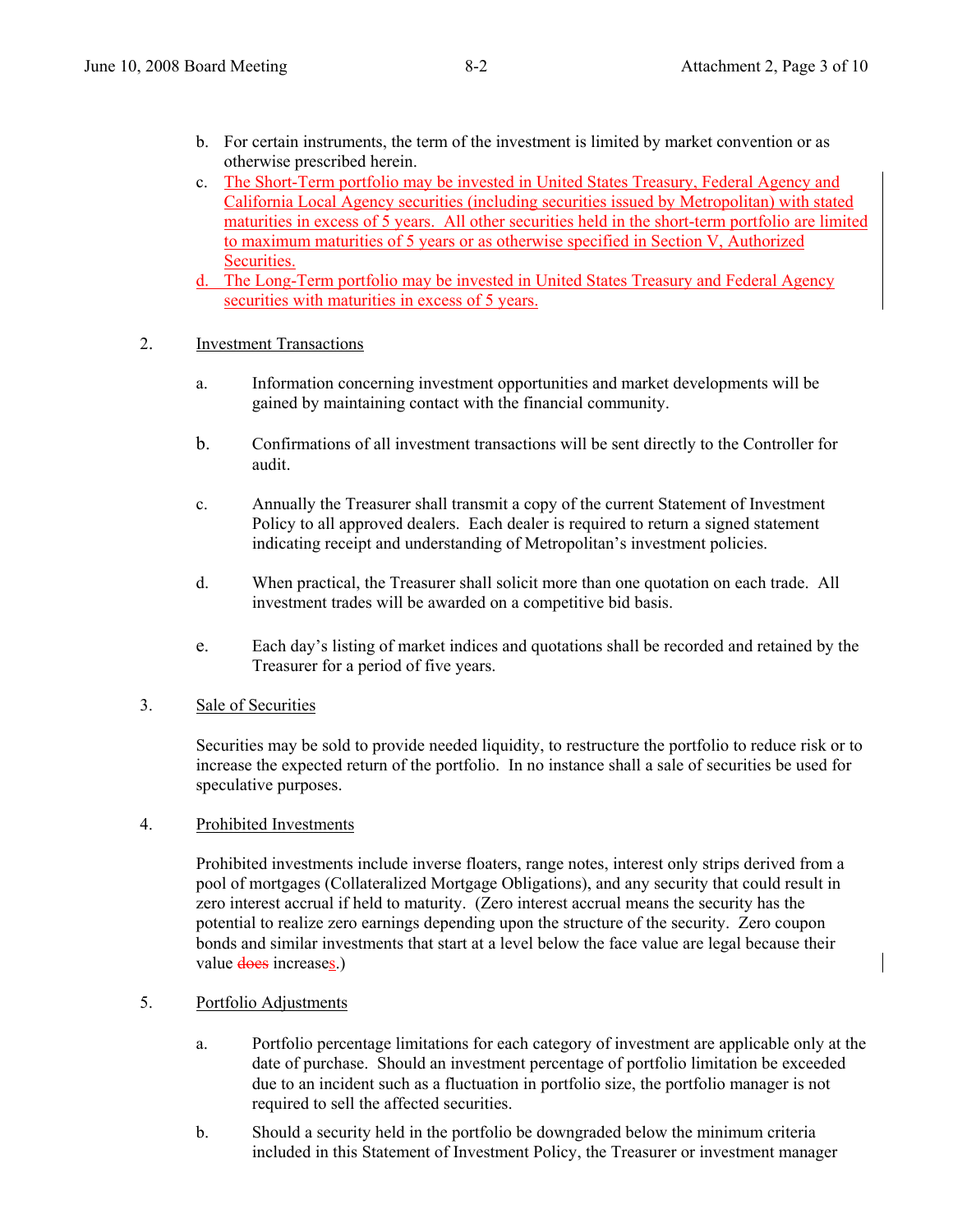shall sell such security in such a manner to minimize losses on the sale of such security. If the security is downgraded to a level that is less than investment grade, the Treasurer or investment manager shall sell such affected security immediately. If the security matures within 60 days of the rating change, the Treasurer or investment manager may choose not to sell the security.

- 6. Safekeeping
	- a. All securities transactions, including collateral for repurchase agreements entered into by Metropolitan shall be conducted on a delivery versus payment (DVP) basis.
	- b. Securities will be held by an independent custodian designated by the Treasurer and held in safekeeping pursuant to a safekeeping agreement.
	- c. All financial institutions that which provide safekeeping services for Metropolitan shall be required to provide reports or safekeeping receipts directly to the Controller to verify securities taken into their possession.

### **V AUTHORIZED INVESTMENTS**

### 1. U.S. Government and Agencies

- a. Investments in individual U.S. Treasury and Federal Agency securities shall not be subject to any maturity limitations, provided that the duration of the portfolio managed by any outside manager in which such investments are held does not exceed the applicable limitation described under "STATEMENT OF OBJECTIVES – Investment Strategy" above.
- b. Investments in Treasury or Federal Agency obligations shall not exceed 100 percent of all investments.
- c. United States Treasury securities consist of notes, bonds, bills or certificates of indebtedness, or those for which the faith and credit of the United States are pledged for the payment of principal and interest.
- d. Federal Agency securities consist of obligations, participations, or other instruments issued by United States federal agencies or government-sponsored enterprises, including those issued by or fully guaranteed as to principal and interest by federal agencies or United States government-sponsored enterprises.

### 2. Bankers' Acceptances

Restrictions are as follows:

- a. Investments in prime bankers' acceptances may not exceed 40 percent of the portfolio in effect on the date of purchase of any such investment.
- b. No more than 25 percent of this category of investments may be invested in any one commercial bank's acceptances.
- c. Eligibility shall be limited to those financial institutions that which maintain ratings equivalent to F1 by Fitch or better.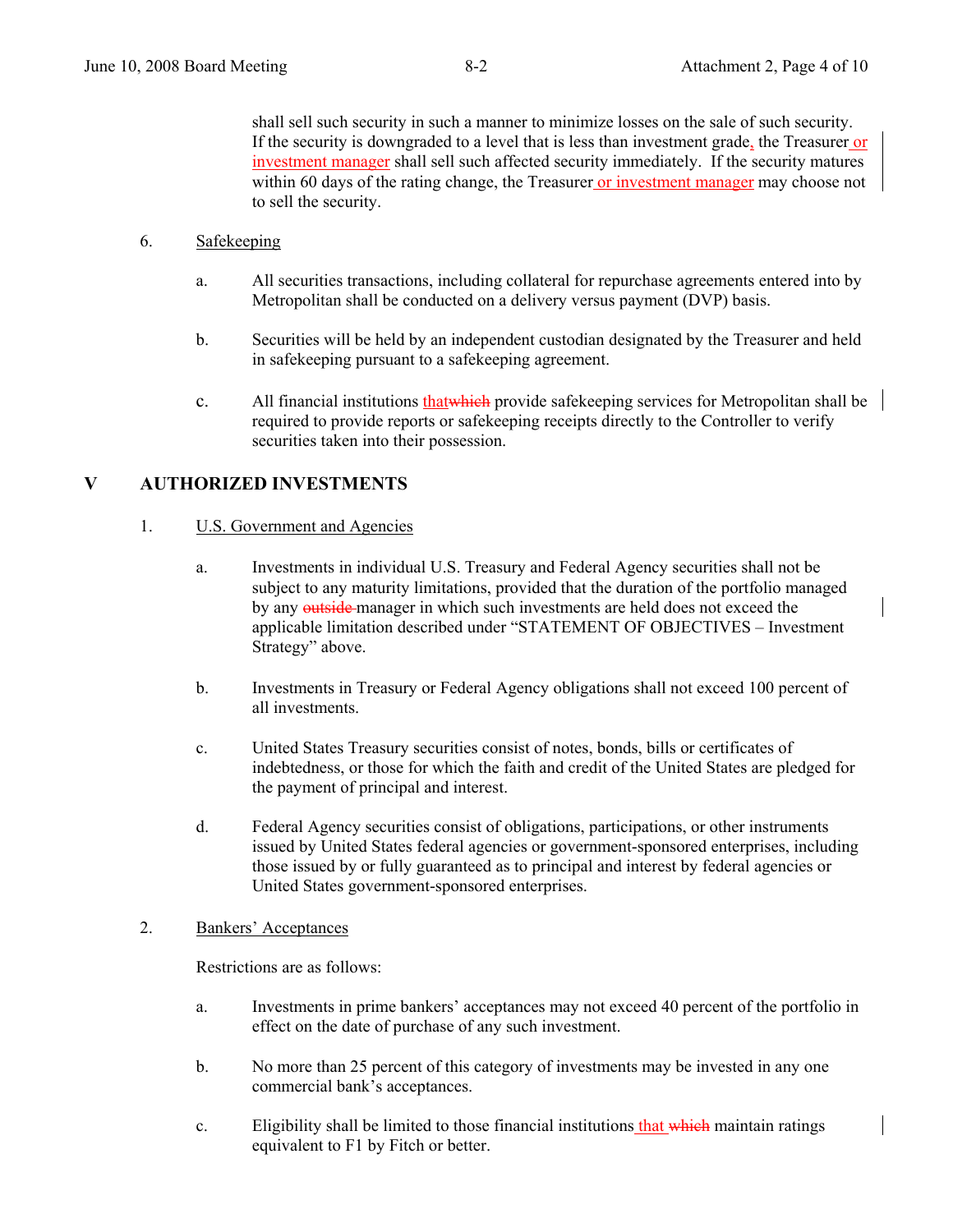d. The maximum maturity shall be limited to 180 days.

### 3. Negotiable Certificates of Deposit

Restrictions are as follows:

- a. Investments in negotiable certificates of deposit may not exceed 30 percent of the total portfolio in effect on the date of purchase of any such investment.
- b. The total investment in an eligible financial institution shall not exceed 25 percent of the total portfolio available for investment in this investment category.
- c. To be eligible, a negotiable certificate of deposit must be issued by a nationally or statechartered bank, a state or federal savings and loan association or savings bank, or by a state-licensed branch of a foreign bank.
- d. Eligibility shall be limited to those financial institutions that which maintain ratings equivalent to F1 by Fitch or better.
- e. The investment shall not exceed the shareholders' equity of any depository bank. For the purpose of this constraint, shareholders' equity shall be deemed to include capital notes and debentures.
- f. The investment shall not exceed the total of the net worth of any depository savings and loan association, except that investments up to a total of \$500,000 may be made to a savings and loan association without regard to the net worth of that depository, if such investments are insured or secured as required by law.
- g. The maximum maturity shall be limited to two years.

#### 4. Commercial Paper

Restrictions are as follows:

- a. Only commercial paper of prime quality of the highest ranking or of the highest letter and numerical rating as provided by Moody's Investors Service, Inc., or Standard and Poor's may be purchased.
- b. Investments in commercial paper shall not exceed 25 percent of the portfolio in effect on the date of purchase of any such investment.
- c. Each investment shall not exceed 270 days maturity.
- d. No more than 10 percent of the outstanding commercial paper of an issuing corporation may be purchased.

In addition, the entity that issues the commercial paper shall meet all of the following conditions in Option 1 or Option 2:

### Option 1:

Is organized and operating in the United States as a general corporation and has total assets in excess of \$500 million.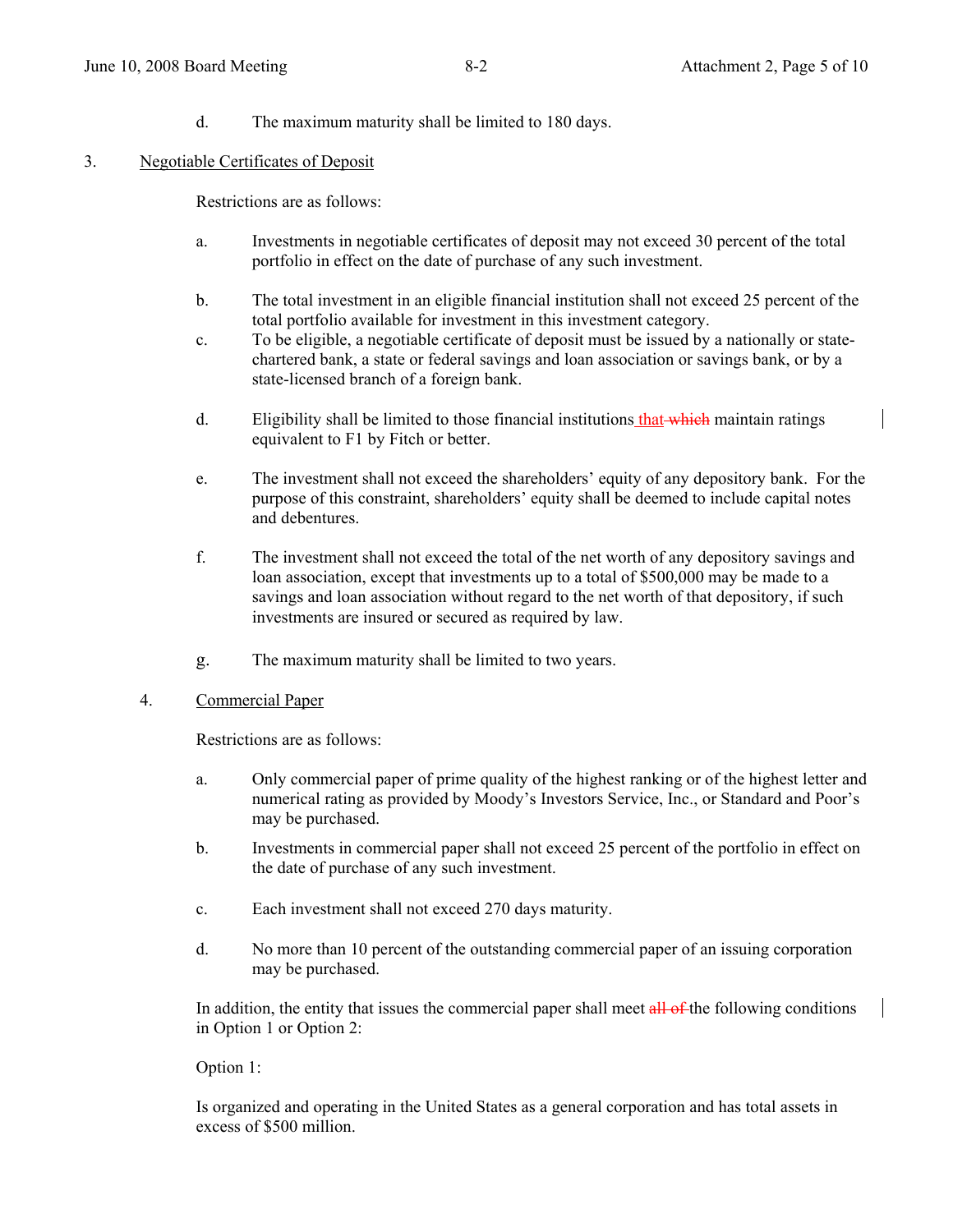Has debt other than commercial paper, if any, that is rated "A" or higher by a nationally recognized rating agency.

Option 2:

Is organized within the United States as a special purpose corporation, trust or limited liability company.

Has program-wide credit enhancements including, but not limited to, over-collateralization, letters of credit or surety bond.

Has commercial paper that is rated "A-1" or higher by a nationally recognized rating agency.

#### 5. Repurchase Agreements

 A repurchase agreement is a purchase of authorized securities (other than commercial paper) with terms including a written agreement by the seller to repurchase the securities on a later specified date for a specified amount. Restrictions are as follows:

- a. The percentage limit for investment in repurchase agreements shall be 50 percent of the total portfolio.
- b. Purchases of repurchase agreements will be limited to a maximum maturity of one year.
- c. Repurchase agreements shall be made only with primary dealers in government securities or financial institutions with a Moody's Investors Service, Inc., or equivalent, rating of A or better.
- d. Such investments shall provide for purchased securities with a market value at least 102 percent of the amount of the invested funds. Value shall be adjusted not less than quarterly.
- e. Purchased securities are limited to Treasury bills, bonds and notes, or other investments that are direct obligations of or fully guaranteed as to principal and interest by the United States or any agency thereof; negotiable certificates of deposit; and bankers' acceptances eligible for acceptance under Federal Reserve rules. Zero coupon and stripped coupon instruments are not acceptable.
- f. Such investments shall provide for transfer of ownership and possession of the purchased securities either to Metropolitan directly or to a custodian depository institution which shall take record title and shall establish and maintain a sub-account in its financial records for the securities in Metropolitan's name, and such custodian shall not be the dealer from which the securities were purchased.
- g. Each repurchase agreement shall provide a contractual right to liquidation of the purchased securities upon the bankruptcy, insolvency or other default of the counterparty.
- h. Purchased securities shall have maturities within 60 months of the date of investment.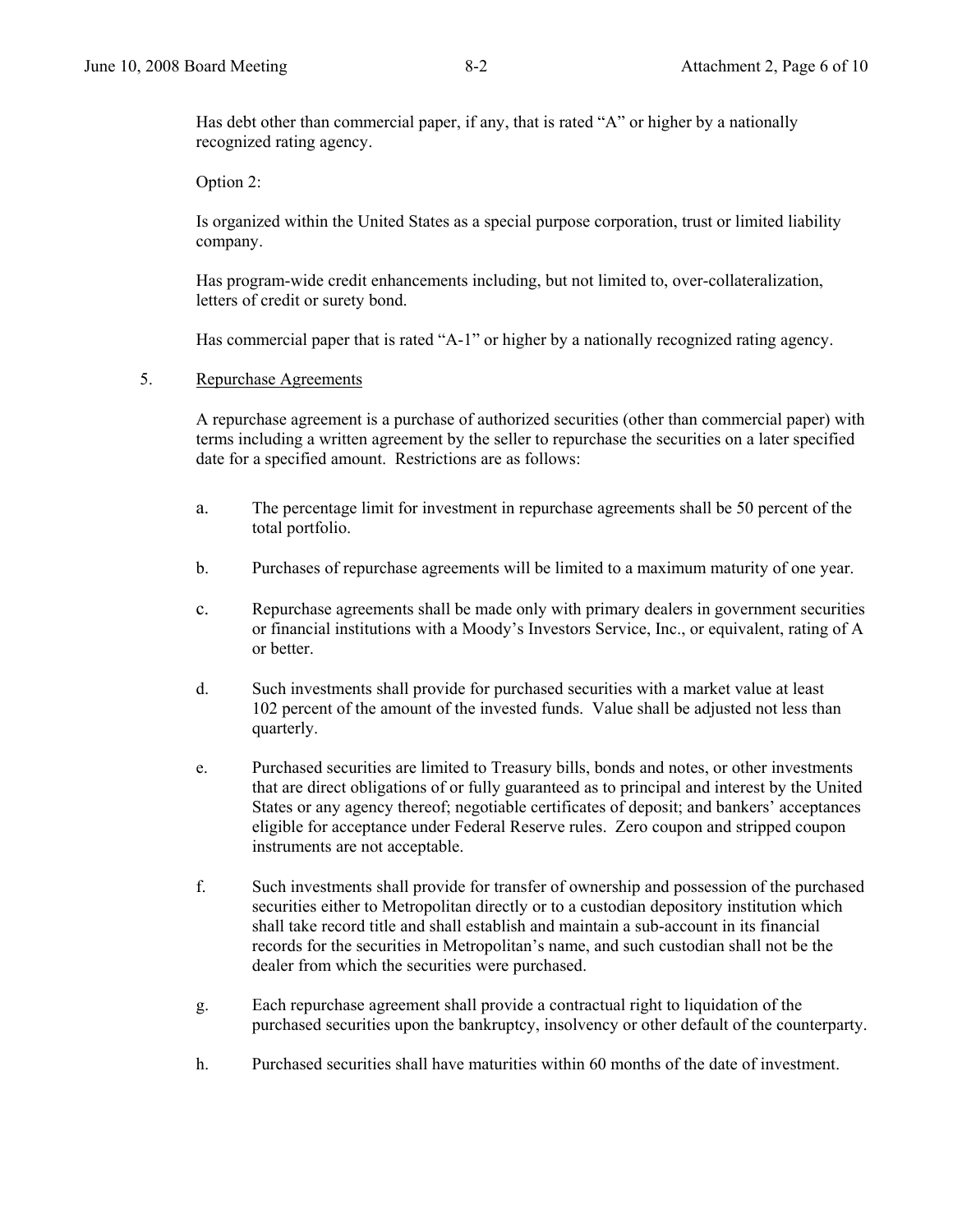#### 6. Reverse Repurchase Agreements

A reverse repurchase agreement is a sale by the Treasurer of securities in the portfolio with terms including a written agreement to repurchase the securities on or before a specified date for a specified amount.

- a. Subject to the approval of the Board of Directors, the Treasurer may enter into a reverse repurchase agreement provided that the proceeds are invested solely to supplement the income normally received from the securities involved in the agreement. These agreements shall only be performed with primary dealers of the Federal Reserve Bank of New York.
- b. Investments in reverse repurchase agreements are limited to 20 percent of the base value of the portfolio. For the purpose of this constraint, base value of the portfolio shall be the total of Metropolitan's cash and securities under management by the Treasurer, excluding any amounts obtained through selling securities by reverse purchase agreements, securities lending agreements, or similar borrowing methods.
- c. The investment purchased with the proceeds of a reverse repurchase agreement must match or closely approximate the maturity of the reverse repurchase agreement(s).
- d. Purchases of securities with proceeds from reverse repurchase agreements may not be subject to a reverse repurchase agreement.
- e. Reverse repurchase agreements will be limited to a maximum maturity of 92 days.
- f. Securities used to make reverse repurchase agreements must be paid for and held for a minimum of 30 days prior to the transaction.

### 7. Time Deposits

For purposes of this policy, collateralized time deposits shall be considered investments.

 The following criteria will be used in evaluating financial institutions and the form of collateral to determine eligibility for deposits:

- a. The financial institution must have been in existence for at least five years.
- b. Eligibility for deposits shall be limited to those financial institutions—which that maintain rating equivalent to F1 by Fitch or better. Credit requirements may be waived for a \$100,000 time deposit that is federally insured.
- c. The deposit shall not exceed the shareholders' equity of any depository bank. For the purposes of this constraint, shareholders' equity shall be deemed to include capital notes and debentures.
- d. The deposit shall not exceed the total of the net worth of any depository savings and loan association, except that deposits not exceeding a total of five hundred thousand dollars (\$500,000) may be made to a savings and loan association without regard to the net worth of that depository, if such deposits are insured or secured as required by law.
- e. The total deposits shall not exceed the shareholders' equity of any depository bank.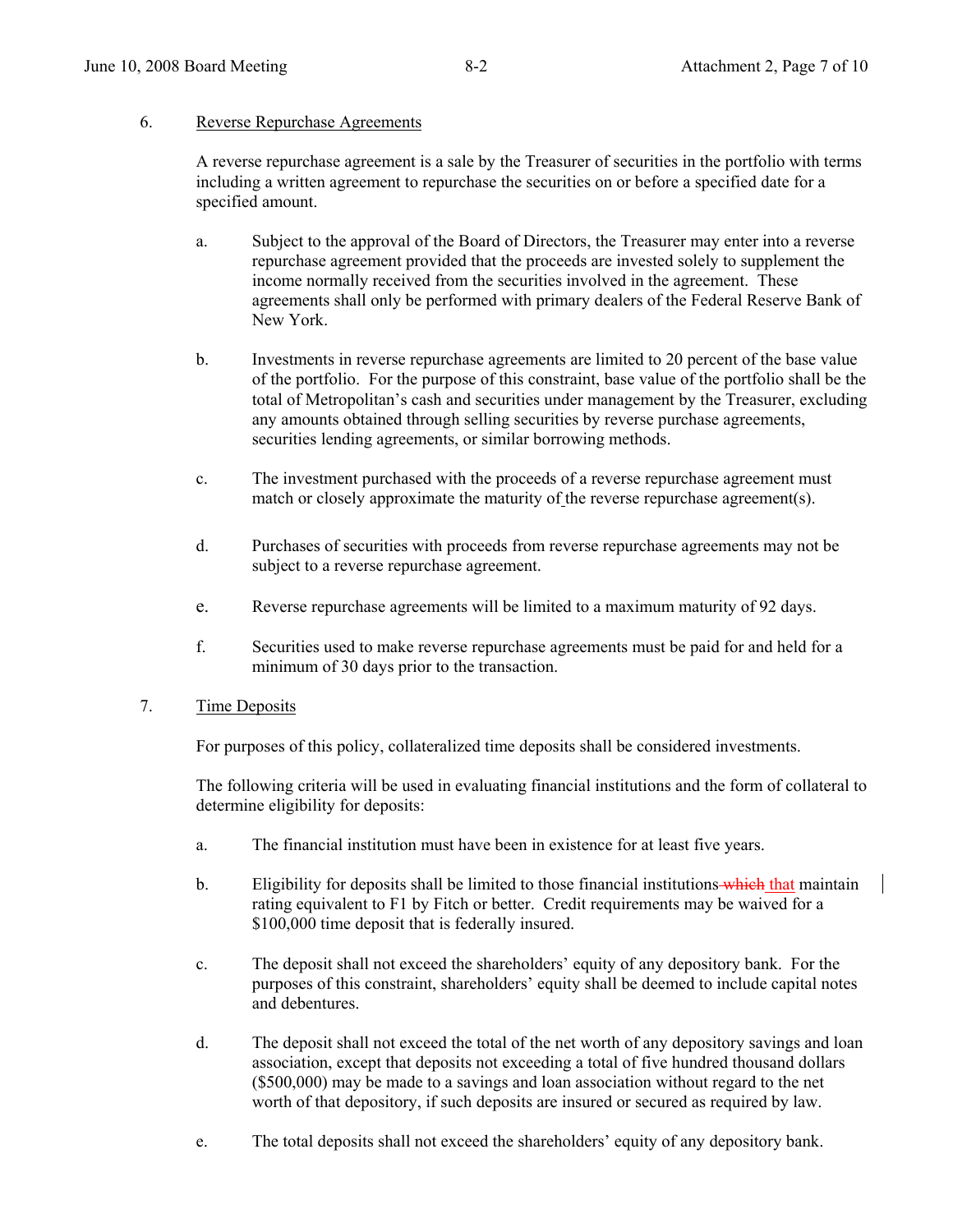- f. In order to secure such deposits, the financial institution shall maintain in the collateral pool, securities having a market value of at least 10 percent in excess of the total amount deposited.
- g. Promissory notes secured by real estate mortgages or deeds of trust may not be accepted as collateral.
- h. When other factors are equal, appropriate consideration will be given to a financial institution that either individually or as a member of a syndicate bids on or makes a substantial investment in Metropolitan's bonds; contributes service to Metropolitan or a member public agency; or offers significant assistance to Metropolitan, in order to provide for distribution of total deposits among eligible financial institutions.
- i. Purchased time deposits will be limited to a maximum maturity of one year.

### 8. Medium-Term Notes

Restrictions are as follows:

- a. Investment in medium-term notes are limited to corporations organized and operating within the United States or by depository institutions licensed by the United States or any state and operating within the United States.
- b. Notes eligible for investment shall be rated in a rating category of at least "A" or its equivalent or better by a nationally recognized rating service.
- c. Purchases of medium-term notes may not exceed 30 percent of the portfolio.
- d. Purchases of medium-term notes will be limited to a maximum maturity of five years.
- e. The total investment in the medium-term notes of an issuer shall not exceed 25 percent of the total portfolio available for investment in this investment category.

#### 9. Mortgage Obligations and Asset Backed Securities

 This category of investments includes any mortgage pass-through security, collateralized mortgage obligation, mortgage-backed or other pay-through bond, equipment lease-backed certificate, consumer receivable pass-through certificate, or consumer receivable-backed bond.

Restrictions are as follows:

- a. Mortgage pass-through, collateralized mortgage obligation, mortgage-backed or other pay-through bond, equipment lease-backed certificate, and consumer receivable passthrough certificate are subject to a maximum maturity of five years.
- b. Securities eligible for investment shall be issued by an issuer having an "A" or higher rating for the issuer's debt as provided by a nationally recognized rating service and rated in a rating category of "AAA" by a nationally recognized rating service.
- c. Purchase of securities authorized by this subdivision may not exceed 20 percent of the portfolio.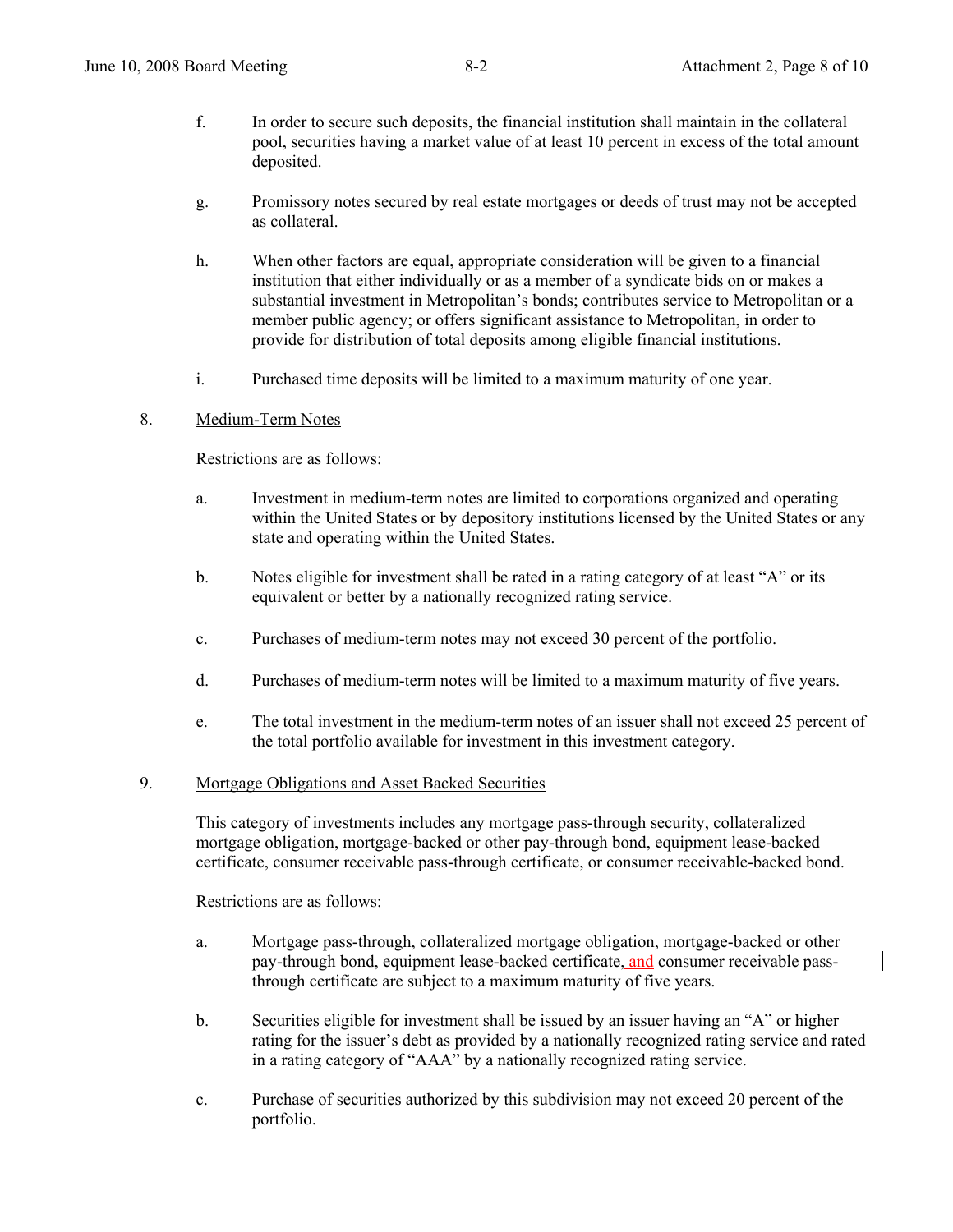- d. The total investment in the mortgage-backed or asset-backed securities of an issuer shall not exceed 25 percent of the total portfolio available for investment in this category.
- 10. Local Agency Investment Fund Deposits

Deposits for the purpose of investment in the Local Agency Investment Fund of the State of California Treasury may be made up to the maximum amount permitted. by State Treasury policy.

#### **Securities Related to the State Water Project**

Investments in State of California securities shall be limited to one registered bond or note, in the minimum denomination available, of any series of bonds or notes issued for purposes related to the State Water Project.

#### 112. Shares of Beneficial Interest

The Treasurer may invest in shares of beneficial interest issued by eligible diversified management companies that (1) invest in authorized securities such as United States Treasury notes, bonds, bills; registered state warrants or treasury notes and bonds for the State of California, obligations of local agencies; commercial paper; negotiable certificates of deposit; repurchase agreements or reverse repurchase agreements and medium term notes or (2) are money market funds registered with the Securities and Exchange Commission under the Investment Company Act of 1940. These companies must meet the following criteria:

- a. Attain the highest ranking of the highest letter and numerical rating provided by not less than two nationally recognized statistical rating agencies.
- b. Retain an investment adviser registered or exempt from registration with the Securities and Exchange Commission with not less than five years' experience investing in authorized securities and obligations listed above.
- c. Assets under management shall be in excess of \$500 million.
- d. The purchase price of the shares of beneficial interest purchased shall not include any commission, that the companies may charge and shall not exceed 20 percent of the Portfolio. However, no more than 10 percent of the Portfolio may be invested in shares of beneficial interest of any one mutual fund described above.

#### 123. Investment Contracts

Funds held by a trustee or fiscal agent and pledged to the payment or security of bonds may be invested in accordance with the statutory provisions governing the issuance of those bonds or other forms of debt. These funds may also be invested in accordance with the ordinance, resolution, indenture or agreement executed by Metropolitan. Other forms of debt include, but are not limited to, the following: (a) obligations under a lease, and (b) an installment sale or other agreements. Eligible investments would consist of the following:

 Guaranteed Investment Contracts Forward Delivery Agreements collateralized with U.S. Treasury or Agency Securities Other investment contracts collateralized with U.S. Treasury or Agency Securities